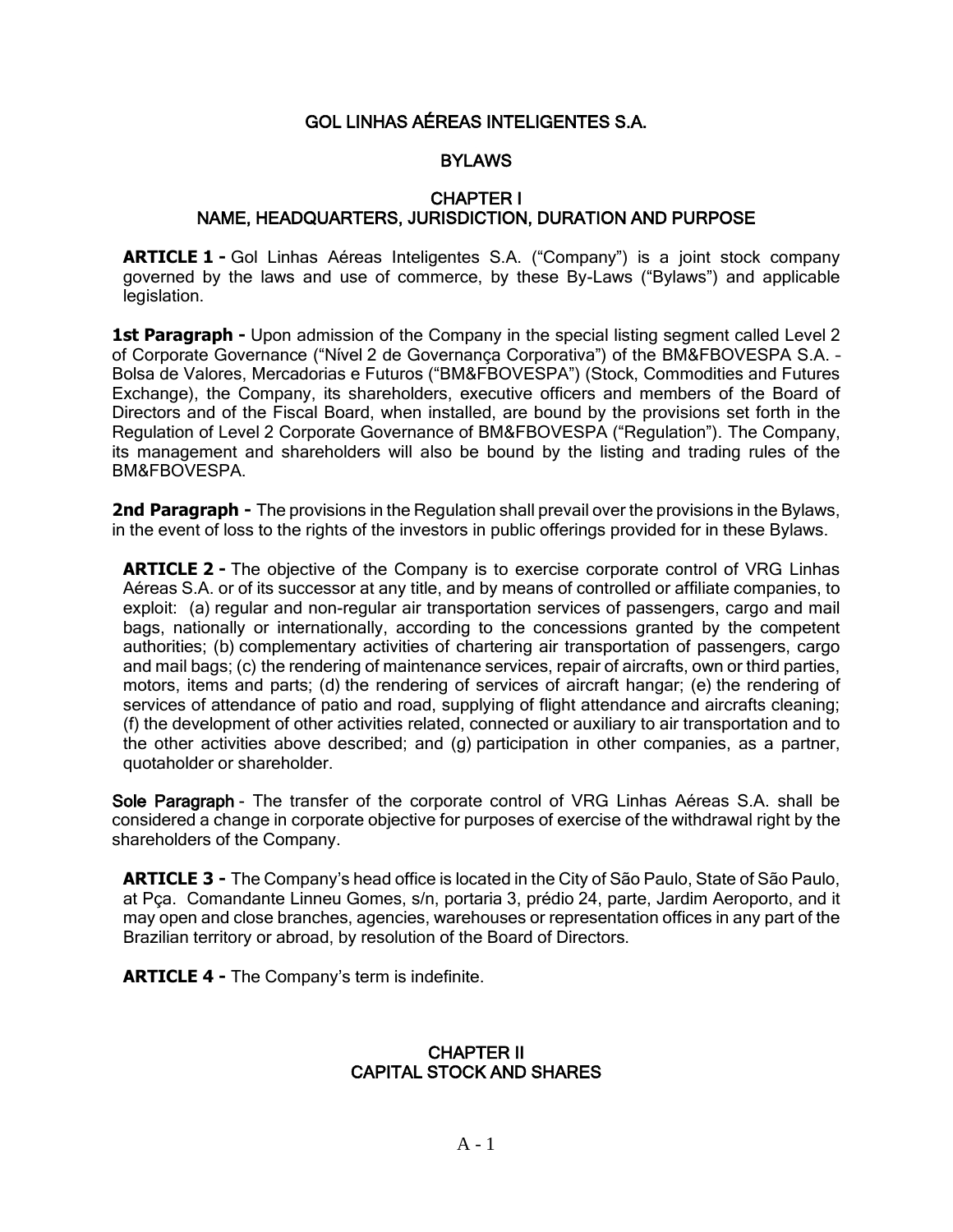**ARTICLE 5 -** The Capital Stock, fully subscribed and paid-up, is four billion, one hundred and ninety-six million, nine hundred and fifty-nine thousand, one hundred and forty-two reais and eighty-eight cents (R\$ 4,196,959,142.88) represented by three billion, one hundred and seventy-eight million, seventy-nine thousand, five hundred and ninety-six (3,178,079,596) shares, of which two billion, eight hundred and sixty-three million, six hundred and eighty-two thousand seven hundred and ten (2,863,682,710) are common shares and three hundred and fourteen million, three hundred and ninety-six thousand, eight hundred and eighty-six (314,396,886) are preferred shares, all of them registered, with no face value.

**1st Paragraph -** The Company's shares shall be registered, with the adoption of book-entry shares being permitted, in which case they will be held in deposit accounts opened in the name of their respective holders, with a financial institution duly authorized by the Brazilian Securities and Exchange Commission ("CVM"), it being permitted that the fee mentioned in paragraph 3, article 35, of Law nº 6.404/76, as amended, be charged to the shareholders ("Brazilian Corporate law").

**2nd Paragraph -** Each common share shall be entitled to one vote in the Shareholders Meetings.

**3rd Paragraph -** Preferred shares shall not be entitled to voting rights, except in the case of the subjects specified in the 4th Paragraph below, the preferences and advantages consisting of the following:

- a) priority in the reimbursement of capital with respect to common shares, in the case of the liquidation of the Company, for the value per preferred share equal to the value of the Capital Stock of the Company divided by the total number of issued shares of the Company, multiplied by thirty-five (35).
- b) the right to be included in the public tender offer arising from the sale of corporate control, for the same condition and for a price per share that is equal to thirty-five (35) times the value per common share that is paid to the shareholder selling control (as defined in the Regulation);
- c) right to receive dividends per share equal to thirty-five (35) times the value of the dividends received per common share; and
- d) in case of liquidation of the Company, the right to receive, after the capital priority reimbursement and the reimbursement of the capital of the common shares have been paid, thirty-five (35) times the value attributed to each common share at the time that any remaining assets are liquidated.

**4th Paragraph -** Preferred shares shall be entitled the right to vote in any deliberations of the Shareholders' Meeting concerning (the "Extraordinary Matters"):

- a) transformation, incorporation, spin-off and merger of the Company;
- b) approval of agreement between the Company and the Controlling Shareholder (as defined in the Regulation), directly or through third parties, as well as any other companies in which the Controlling Shareholder has interest, always when by operation of law or the Bylaws are deliberated in a general meeting;
- c) evaluation of goods destined to the paying up of increase of the Company's corporate capital;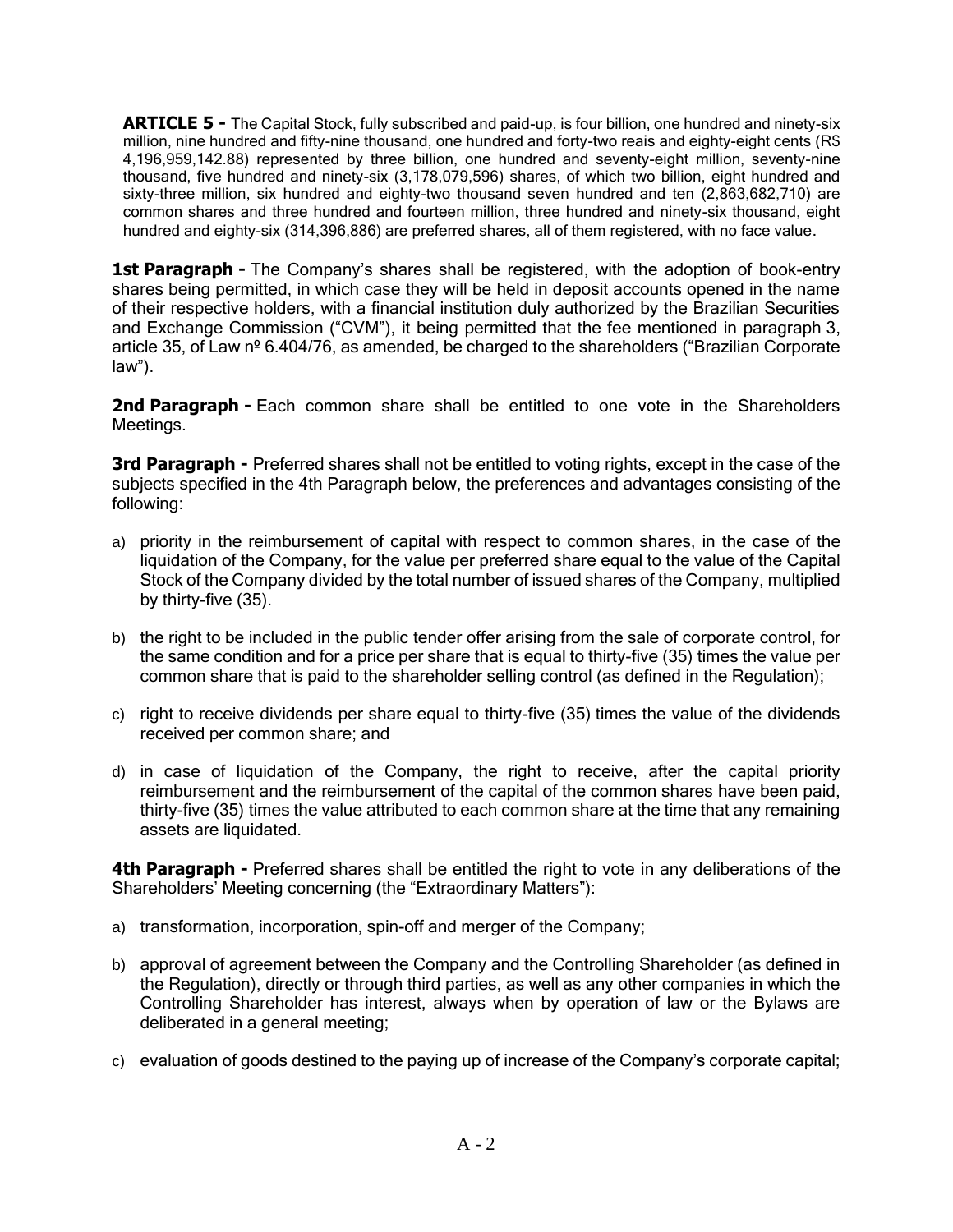- d) choice of specialized institution or company for the determination of the Economic Value of the Company according to the definition and terms of item 10.1.1. of the Regulation;
- e) change of the Company's corporate purpose;
- f) amendment or revocation of statutory provisions that amend or modify any of the requirements provided for in item 4.1. of the Regulation, being agreed that such voting right shall prevail while the Level 2 Corporate Governance Listing Agreement (as defined in the Regulation) is effective;
- g) amendments to or exclusion of Articles 12 through 16, paragraphs 3, 5 and 6 of Article 18, Articles 36 through 38 and 50; and
- h) any change in the voting rights determined in this paragraph and in paragraphs 5 and 8 below.

**5th Paragraph -** In case the Controlling Shareholder holds shares of the Company that represent, in aggregate, Participation in the Dividends (as defined below) equal to or less than fifty percent (50%), the approval of the Extraordinary Matters referred to in items (a) through (f) above by the Shareholders' Meeting (as defined below) will depend on the prior approval by an Extraordinary Meeting, observing the applicable quorums and approvals under these Bylaws and the Regulation. Regardless of the interest held by the Controlling Shareholder, the approval of the Extraordinary Matters referred to in items (g) and (h) above by the Shareholders' Meeting will always depend on the prior approval by an Extraordinary Meeting, observing the applicable quorums and approvals under these Bylaws and the Regulation.

**6th Paragraph -** If there is a shareholder withdrawal, the amount to be paid by the Company as reimbursement for the shares held by the shareholder that has exerted this withdrawal right, when authorized by Brazilian Corporate Law, shall correspond to the economic value of such shares, to be calculated according to the procedure of evaluation accepted by Brazilian Corporate Law, as amended, whenever such value is lower than the equity value calculated according to article 45 of Brazilian Corporate Law.

**7th Paragraph -** Observing the transfer restrictions indicated in Chapter IX of these Bylaws, the shareholders may, at any time, convert common shares into preferred shares, in the proportion of thirty-five (35) common shares to one (1) preferred share, provided that such shares are paid-up and with due regard to the legal limit. The conversion requests shall be sent to the Board of Officers in writing. The conversion requests, made pursuant to the terms of these Bylaws, received by the Board of Officers shall be ratified in the first meeting of the Board of Directors to be held.

**8th Paragraph -** Any rights conferred to the shareholders by law as a result of their ownership of a certain percentage of the capital stock may be exercised by shareholders who are owners of shares representing the same percentage in the Participation in the Dividends pursuant to these Bylaws.

**ARTICLE 6 -** Observing the legal limitations applicable, the Company is authorized to increase its corporate capital up to six billion Reais (R\$6,000,000,000.00).

1st Paragraph - Within the limit authorized by this Section, the Company may, by resolution of the Board of Directors, increase the corporate capital, regardless of amendment to the By-Laws, either upon issuance of shares, warrants, or upon issuance of debentures convertible into stock,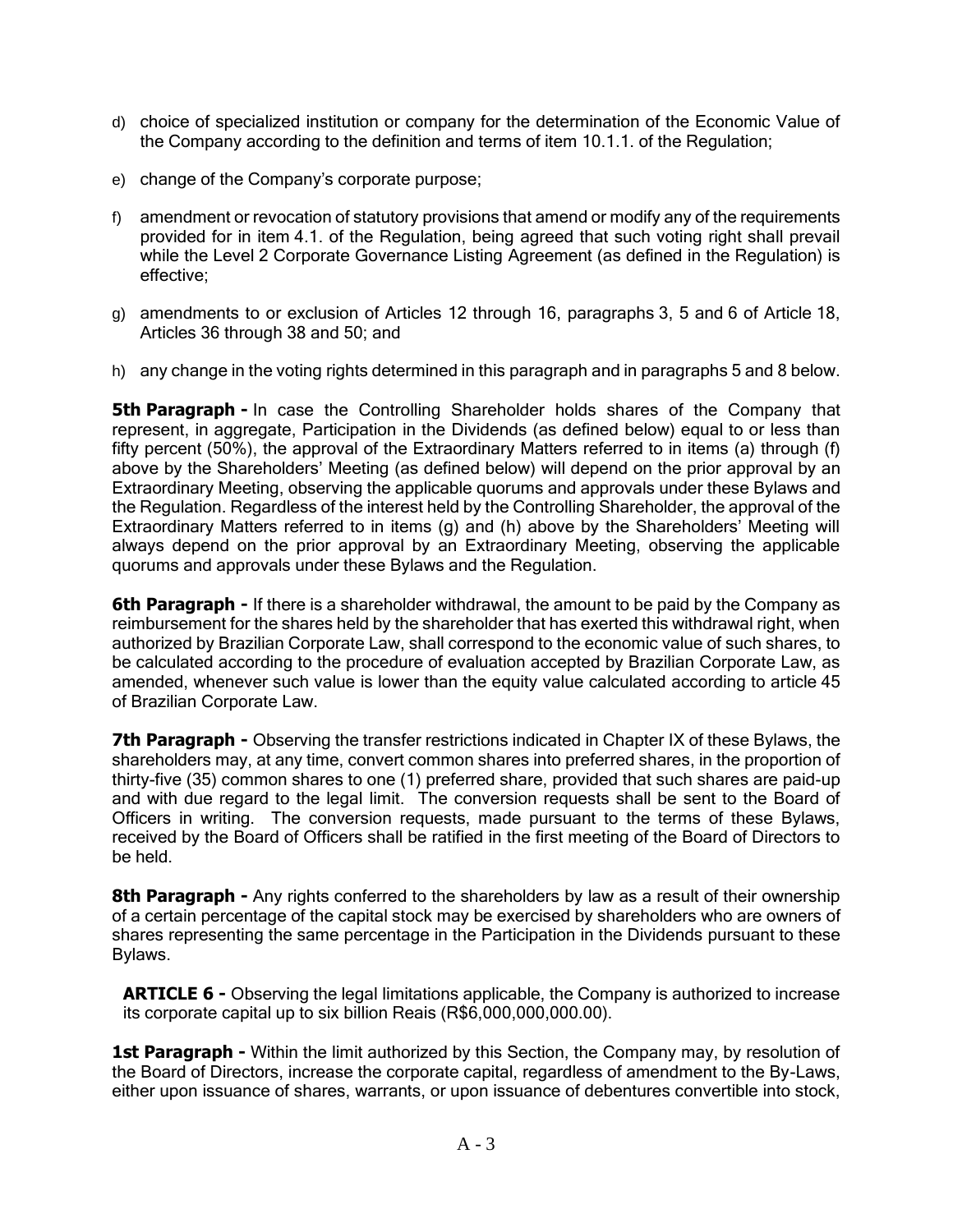without respecting the proportionality between the different types of shares. The Board of Directors shall determine the conditions for the issuance, including the price and pay-up term.

2nd Paragraph - At the Board of Directors' discretion, the right of first refusal may be excluded or have its term for exercise reduced concerning the issuance of shares, or debentures convertible into shares, in which placement is held in the stock market or by public subscription, or even by exchange per shares, in a public offering for acquisition of corporate control, according to the provisions of law.

**3rd Paragraph -** The Company may, within the limit of the authorized capital established herein and according to a plan approved by the Shareholders' Meeting (defined below), grant stock options to its officers or employees or to individuals that render services to the Company or to a company under its control.

**ARTICLE 7 -** The issuance of participation certificates by the Company is forbidden.

### CHAPTER III SHAREHOLDERS' MEETINGS

**ARTICLE 8 -** The shareholders' meetings ("Shareholders' Meeting") have authority to decide on all matters related to the purpose of the Company and take any resolutions deemed convenient to its protection and development. Shareholder Meetings shall be called, installed and held for the purposes of and as provided for by Brazilian Corporate Law, and resolutions shall be taken according to the quorum established by law. The minutes of the Shareholders' Meeting shall register the number of votes submitted by shareholders entitled to vote in favor and against each item and shall indicate the total Participation in the Dividends of the shareholders who voted for and against each item.

**1st Paragraph -** The Shareholders' Meeting shall be called by means of a call notice published at least fifteen (15) days prior to the first call and eight (8) days prior to the second call.

**2nd Paragraph -** All documents to be analyzed or discussed in the Shareholders' Meeting shall be made available to the shareholders in the BM&FBOVESPA, as well as in the Company's headquarters, as from the date of publication of the first call notice mentioned in the previous paragraph.

**3rd Paragraph -** Any shareholder may be represented at the Shareholders' Meeting by proxy pursuant to paragraph 1 of Article 126 of Brazilian Corporate law, and the power-of-attorney granting the proxy shall conform to the law and shall be submitted to the Company at its headquarter at least three (3) days prior to the Shareholders' Meeting. The shareholder or his legal representative shall bear proof of identity to the Shareholders' Meeting.

**4th Paragraph -** Without prejudice to the provision above, any shareholder present at the start of a Shareholders' Meeting with the above required meetings will be entitled to participate and vote in that meeting, even if such shareholder failed to present any documents in advance.

**ARTICLE 9 -** The Shareholders' Meeting shall be installed and presided by the Chairman of the Board of Directors or, upon his absence or impediment, by another member of the Board of Directors or, in the absence of either of these, by any of the Company's officers present.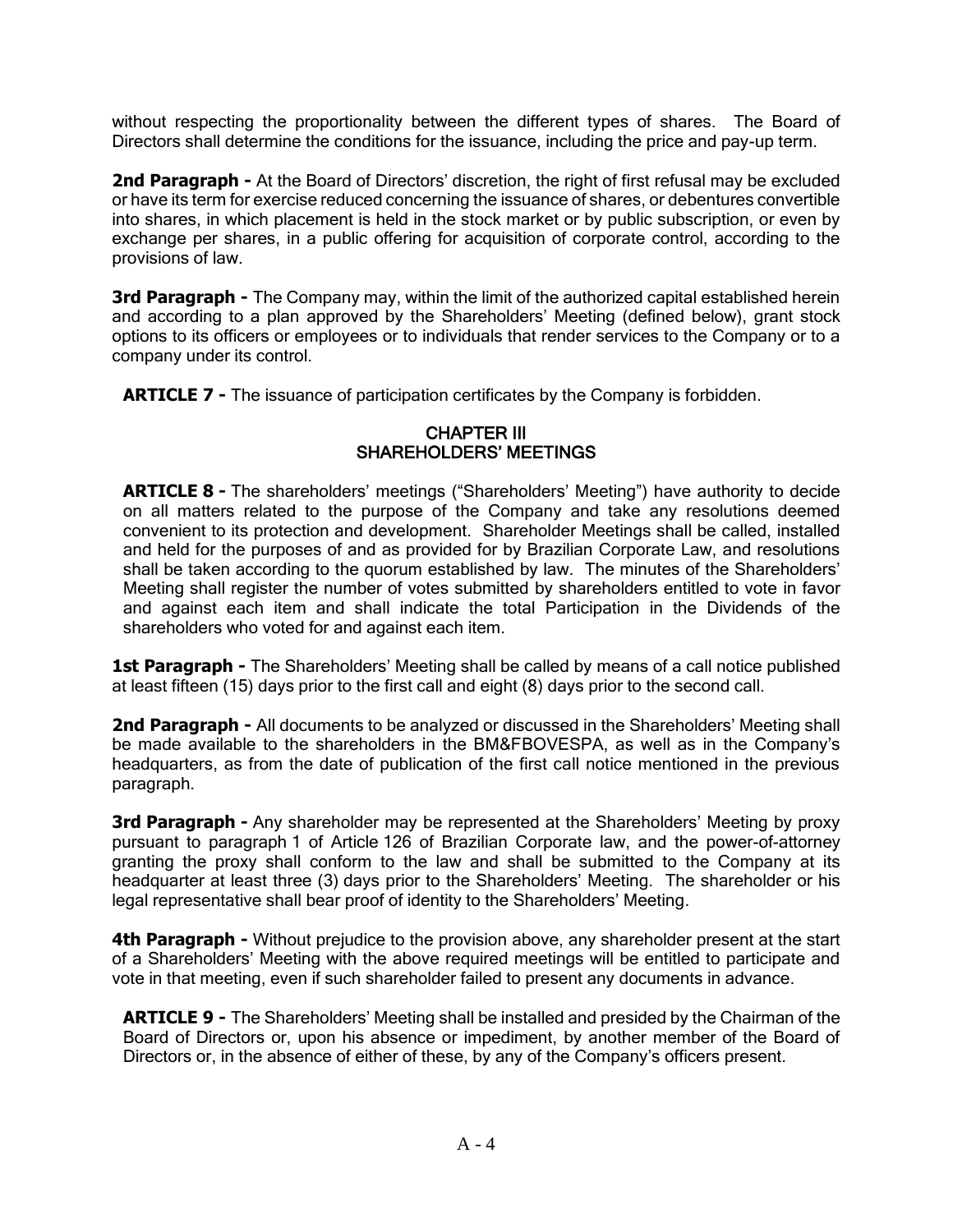Sole Paragraph - The President of the Shareholders' Meeting shall choose one or more secretaries.

**ARTICLE 10 -** The shareholders shall meet annually during the four (4) months immediately following the end of the fiscal year and they shall decide on the matters for which they are responsible as provided for by Brazilian Corporate Law.

**ARTICLE 11 -** The shareholders shall meet on an extraordinary basis whenever the Company's interests require a decision by the shareholders and in the cases provided by Brazilian Corporate Law and under these Bylaws.

# CHAPTER IV EXTRAORDINARY MEETING

**ARTICLE 12 -** Pursuant to the terms of Paragraph 5 of Article 5 of these Bylaws, the approval of an Extraordinary Matter at a Shareholders' Meeting may depend on the prior approval by holders of preferred shares present at an extraordinary meeting ("Extraordinary Meeting").

**ARTICLE 13 -** The Extraordinary Meeting shall be called by means of a call notice published at least fifteen (15) days prior to the first call and eight (8) days prior to the second call.

Sole Paragraph - All documents to be analyzed or discussed at the Extraordinary Meeting shall be made available to the preferred shareholders at BM&FBOVESPA as well as at the Company's headquarters, from the date that the first call notice is published pursuant to this Article.

**ARTICLE 14 -** The Extraordinary Meeting shall be commenced and presided by the Chairman of the Board of Directors or, upon his absence or impediment, by another member of the Board of Directors or, in the absence of either of these, by any of the Company's officers present.

Sole Paragraph - The President of the Shareholders' Meeting shall choose one or more secretaries.

**ARTICLE 15 -** The Extraordinary Meeting shall be held, on first call, with the presence of shareholders representing at least twenty-five percent (25%) of the preferred shares, and, on second call, with the presence of shareholders representing any number of preferred shares, except as provided in the Regulation. The minutes of the Extraordinary Meeting shall register the number of votes submitted by shareholders entitled to vote in favor and against each item and shall indicate the total Participation in the Dividends of the shareholders who voted in favor and against each item.

**ARTICLE 16 -** Any shareholder may be represented at the Extraordinary Meeting by proxy pursuant to paragraph 1 of Article 126 of Brazilian Corporate law, and the power-of-attorney granting the proxy shall conform to the law and shall be submitted to the Company at its headquarter at least three (3) days before the date established for the Extraordinary Meeting. The shareholder or his legal representative shall bear proof of identity to the Extraordinary Meeting.

Sole Paragraph - Without prejudice to the provision above, any shareholder present at the start of a Shareholders' Meeting with the above required meetings will be entitled to participate and vote in that meeting, even if such shareholder failed to present any documents in advance.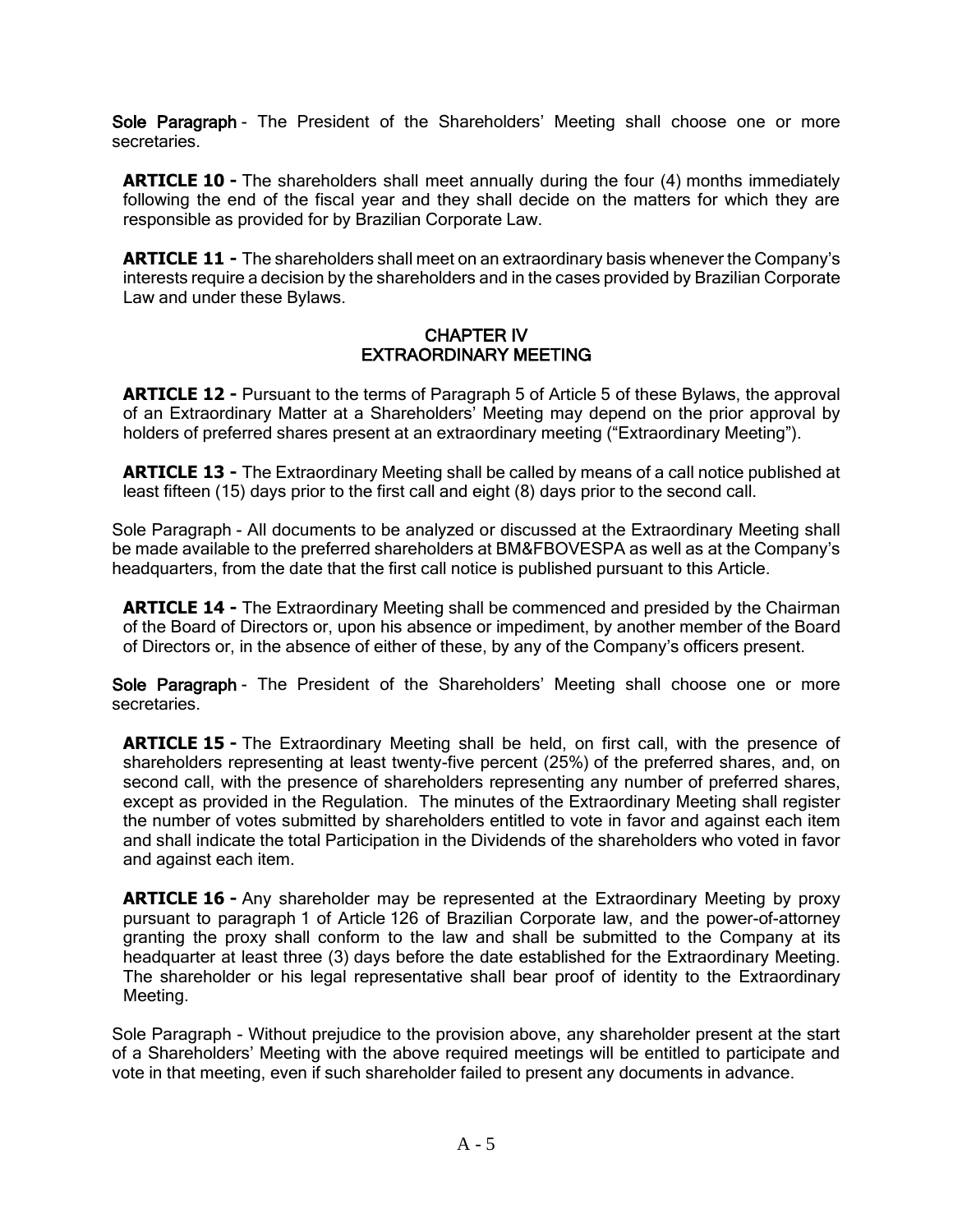# CHAPTER V MANAGEMENT

**ARTICLE 17 -** The Company shall be managed by a Board of Directors and a Board of Officers.

Sole Paragraph - The total aggregate compensation of the Board of Directors (as defined in the Regulation) shall be determined at the Shareholders' Meeting, and the Board of Directors shall be responsible for determining the individual compensation of each of the members of the Board of Directors and of the Board of Officers.

### SECTION I BOARD OF DIRECTORS

**ARTICLE 18 -** The Board of Directors shall be comprised of at least five (5) and at most ten (10) members, resident or not in Brazil, appointed by the Shareholders' Meeting and subject to dismissal by the Shareholders' Meeting at any time, for a unified term of office of one (1) year, reelection being permitted. The Shareholders' Meeting shall also designate the Chairman of the Board, who may not be simultaneously the Chief Executive Officer of the Company.

**1st Paragraph -** Each member of the Board of Directors shall have a good reputation and the professional experience necessary to carry out its duties, and no person who has, or represents someone who has, a conflict of interest shall be elected, except with a waiver from the Shareholders' Meeting. Without prejudice to the authority of the Shareholder's Meeting, members of the Board of Directors should preferably have diverse business and professional qualifications, including experience managing large companies, in the civil aviation industry, in financial, accounting and risk management, investment management, commercial management and in leading boards of directors of listed companies.

**2nd Paragraph -** At least twenty percent (20%) of the Directors shall be Independent Directors (as defined in the Regulation) and expressly declared as such in the minutes of the Shareholders' Meeting at which they are elected. A Director will be also deemed as independent if elected in accordance with the provisions set forth in paragraphs 4 and 5 of Article 141 of the Brazilian Corporate Law. In case, as a result of compliance with the above mentioned percentage, there shall be a fractional number of directors, such number shall be rounded: (i) to the next whole number when the fraction is equal to or greater than 0.5; or (ii) to the preceding whole number when the fraction is less than 0.5.

**3rd Paragraph -** Without prejudice to the foregoing provisions, the following additional rules with respect to the composition of the Board of Directors shall be observed, noting that if the percentages in clauses "a" through "c" of this paragraph result in a fractional number of directors, such number shall be rounded: (i) to the next whole number when the fraction is equal to or greater than 0.5; or (ii) to the preceding whole number when the fraction is less than 0.5.

- a) If the Controlling Shareholder, at any time, holds an amount of shares that represents a Participation in the Dividends of equal to or less than thirty-five percent (35%) and greater than fifteen percent (15%), at least forty percent (40%) of the directors shall be Independent Directors with the holders of preferred shares having the right to elect, in a separate vote, one (1) of the Independent Directors.
- b) If the Controlling Shareholder, at any time, holds an amount of shares that represents a Participation in the Dividends of equal to or less than fifteen percent (15%) and greater than seven and a half percent (7.5%), at least fifty percent (50%) of the directors shall be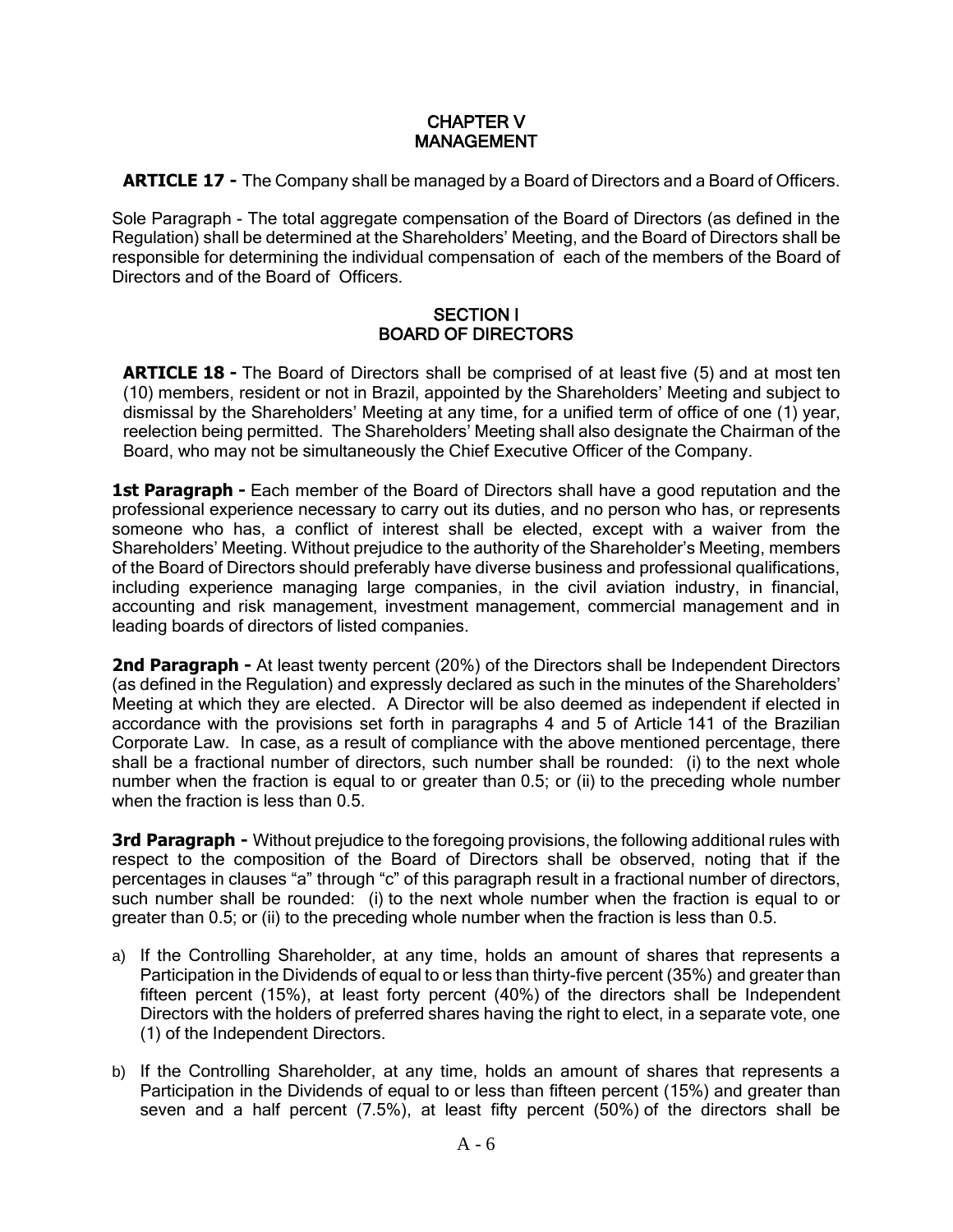Independent Directors with the holders of preferred shares having the right to elect, in a separate vote, two (2) of the Independent Directors.

c) If the Controlling Shareholder, at any time, holds an amount of shares that represents a Participation in the Dividends of equal to or less than seven and a half percent (7.5%), at least sixty percent (60%) of the directors shall be Independent Directors with the holders of preferred shares having the right to elect, in a separate vote, two (2) of the Independent Directors.

**4th Paragraph -** If the holders of preferred shares elect a member to the Board of Directors pursuant to paragraph 4 of Article 141 of Brazilian Corporate Law, the right described in clause "a" of the 3rd paragraph shall not be applicable, and with respect to clauses "b" and "c," the holders of preferred shares shall have the right to elect, in a separate vote, only one (1) of the Independent Directors.

**5th Paragraph -** In addition to the provisions in the 3rd paragraph above, if the Controlling Shareholder, at any time, holds an amount of shares that represents a Participation in the Dividends of equal to or less than thirty five percent (35%), the Governance Committee shall be installed and shall function in accordance with the provisions of these Bylaws.

**6th Paragraph -** In addition to the provisions in the 3rd paragraph above, if the Controlling Shareholder, at any time, holds an amount of shares that represents a Participation in the Dividends of equal to or less than fifteen percent (15%), the Independent Directors may only be removed from office during their mandates with the prior approval of the Extraordinary Meeting.

**7th Paragraph -** The members of the Board of Directors shall be vested in office upon signature of the respective term, drawn up in the proper book, being the vesting in office conditioned to the signature of the Statement of Consent from Senior Managers (as defined in the Regulation). The Directors shall, immediately after vested in office, inform the BM&FBOVESPA the amount and the characteristics of the securities issued by the Company that they hold, directly or indirectly, including its derivatives.

**8th Paragraph -** The members of the Board of Directors not reelected shall remain in office until their substitutes are vested in office.

**9th Paragraph -** Any vacancies of the members of the Board of Directors, if there are no substitutes, shall be filled at the first Shareholders Meeting that occurs after such vacancy, according to the terms of this Article 18, except if the vacancy results in the Board of Directors having less than five (5) members. In case the vacancy results in the Board of Directors having less than five (5) members, then current members of the Board of Directors shall appoint any number of additional members until the Board of Directors has five (5) members, which additional members shall be in office for the remainder of the term.

**ARTICLE 19 -** The Board of Directors shall meet whenever called by its Chairman or by three (3) of its members. The Directors may participate in the Board of Directors' meetings through conference call or video conference.

**1st Paragraph -** The meeting shall be called at least seven (7) days in advance, by registered mail or other written means, with a brief description of the agenda, and the attending members shall be deemed regularly called.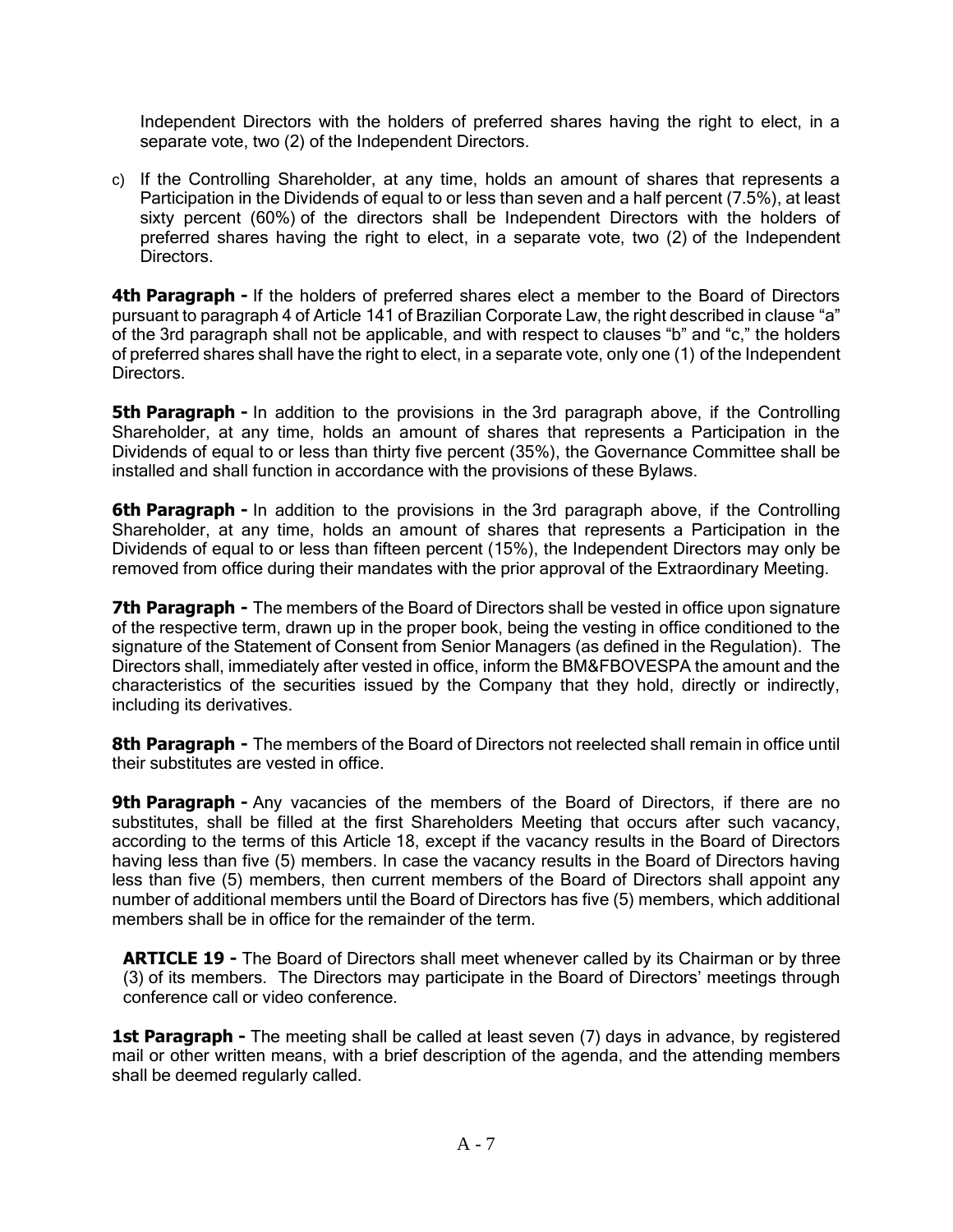**2nd Paragraph -** Minutes of the meeting shall be recorded.

**3rd Paragraph -** The meetings shall be installed in the presence of at least the majority of the members of the Board of Directors, in the two (2) first calls, and with the presence of at any number of members in the third call. The decisions shall be taken by a majority of votes among the attending members. The Chairman is entitled to cast the deciding vote in case of a tie.

**4th Paragraph -** Regardless of the formalities related to its call, a meeting shall be deemed regularly called if all members attend.

**5th Paragraph -** The members of the Board of Officers and of the Fiscal Board (Conselho **Fiscal**) may attend the Board of Directors' meetings and shall have the right to speak but not the right to vote.

**ARTICLE 20 -** The Board of Directors shall decide on the matters described in Section 142 of Brazilian Corporate Law as well as in these Bylaws (and, if applicable, shall speak favorably with respect to the matters of exclusive responsibility of the Shareholders' Meeting), by the favorable vote of the majority of the members present at the meeting.

**ARTICLE 21 -** The Board of Directors is responsible for the following decisions:

- a) Determine the general orientation of the business of the Company;
- b) Elect and dismiss the Company's Officers;
- c) Arrogate to itself and decide about any subject which is not of exclusive responsibility of the Shareholders' Meeting or of the Board of Officers;
- d) Determine whether to call a Shareholders' Meeting or an Extraordinary Meeting, whenever it deems necessary, or pursuant to article 132 of Brazilian Corporate Law;
- e) Audit the administration of the Officers, by examining, at any time, books and papers of the Company, and requesting information on agreements executed or under execution and any other acts;
- f) Elect and dismiss the independent auditors;
- g) Call the independent auditors to render the explanations deemed necessary;
- h) Analyze the Management Report and the Board of Officers' accounts and decide about their submission to a Shareholders' Meeting;
- i) Approve the annual and pluriannual budgets, the strategic plans, the expansion projects, and monitor their execution;
- j) Approve the incorporation of a subsidiary and the participation of the Company in the corporate capital of other companies in the country and abroad;
- k) Approve or determine the powers of the Board of Officers to approve the secured fiduciary sale or encumbrance of the Company´s permanent assets, including mortgaging, pledging, granting of lien, antichresis, surety or guarantee, confessing, waiving rights, discharging third parties´ obligations to the Company, compromising and otherwise determining, as deemed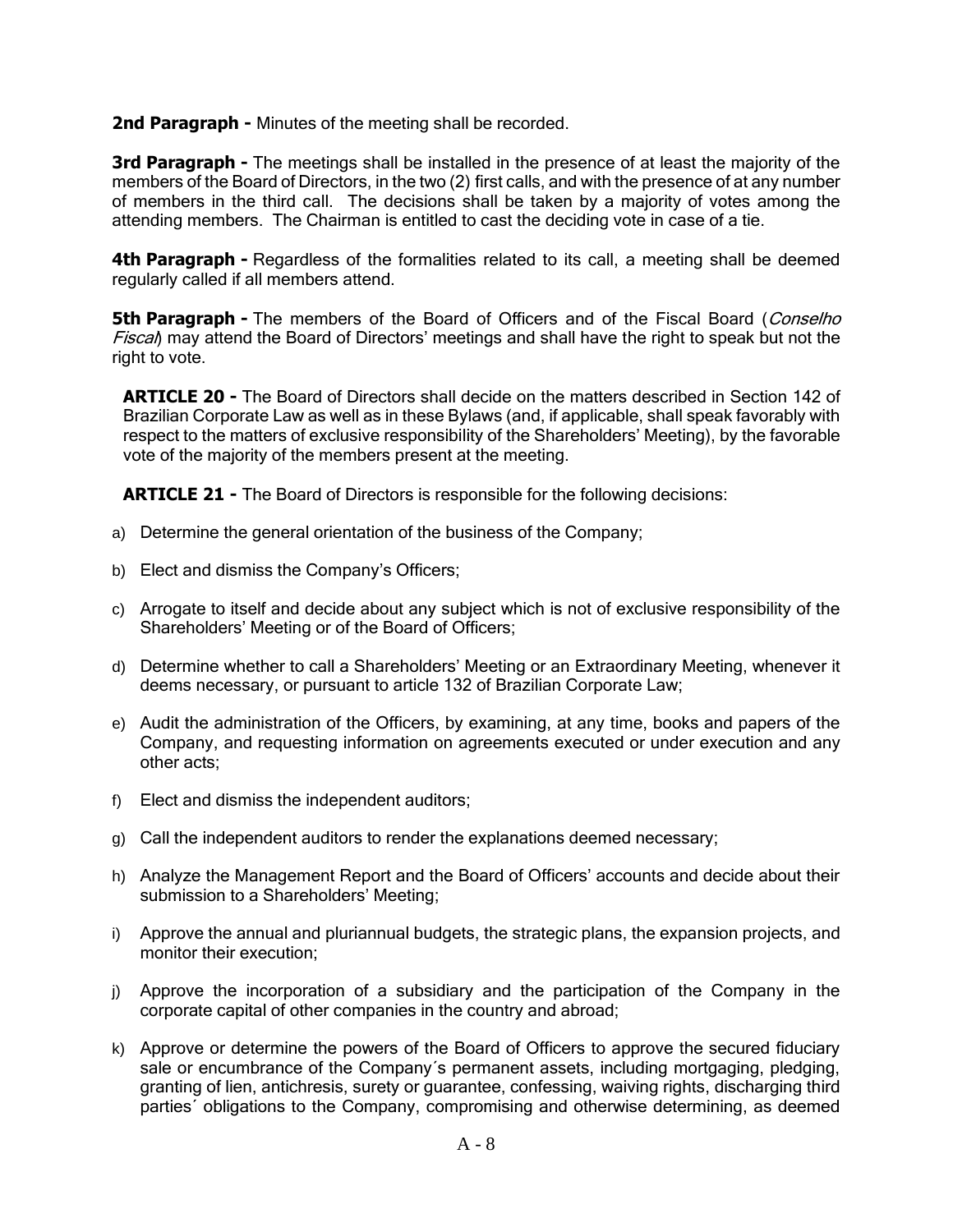convenient, which members of the Board of Officers shall perform the authorized act, and being entitled to define cases in which the previous authorization of the Board of Directors is a necessary condition;

- l) Authorize the Company to render guarantees on behalf of third parties;
- m) Assessing and overseeing the implementation of the related party transactions policy for the Company;
- n) Authorize the opening, transfer or closing of offices, branches, facilities or other establishments of the Company;
- o) Decide about the acquisition by the Company of shares of its own issuance, to be held in treasury and/or later canceled or disposed;
- p) Grant stock options to its administrators and employees according to the terms of the plan approved by the Shareholders' Meeting, without right of preference to the shareholders;
- q) Pass a resolution approving the issuance of secured or unsecured simple debentures, whether convertible into stock or not:
- r) Authorize the issuance of any credit instruments for the raising of funds, either "bonds", "notes", "commercial papers", or others usual in the market, deciding about its conditions of issuance and redemption;
- s) At its discretion, periodically establish parameters of the amount involved, the time/term, extension of effects and others, under which certain corporate and/or financial acts, including loans of assets and liabilities, may be performed by the Board of Officers;
- t) Authorize borrowing of money or granting of loans or other credit facilities, by the Company;
- u) Decide on procedural matters regarding its activities and adopt an internal charter, observing these Bylaws and applicable law;
- v) Approve any capital increases within the Company's authorized capital as provided for in Article 6;
- w) State its favorable or dissenting opinion with respect to any public offering for shares issued by the Company, by means of a duly substantiated opinion, disclosed within fifteen (15) days prior to the publication of the invitation to the public offering, which shall address, at least (i) the convenience and opportunity of the public offering of shares as for the interests of all the shareholders and in relation to the liquidity of the securities owned by it; (ii) the consequences of the public offering of shares on the Company's interest; (iii) the strategic plans disclosed by the offeror in relation to the Company; (iv) other issues the Board of Directors may deem to be pertinent, as well as the information required by the applicable rules set forth by the CVM; and
- x) Define a list with the names of three firms specialized in economic evaluation of companies for preparing an appraisal report of the Company's shares, in the cases of a public tender offer of shares for cancellation of registration of the company as a publicly-held company or for delisting from the Level 2 Corporate Governance segment of the BM&FBOVESPA.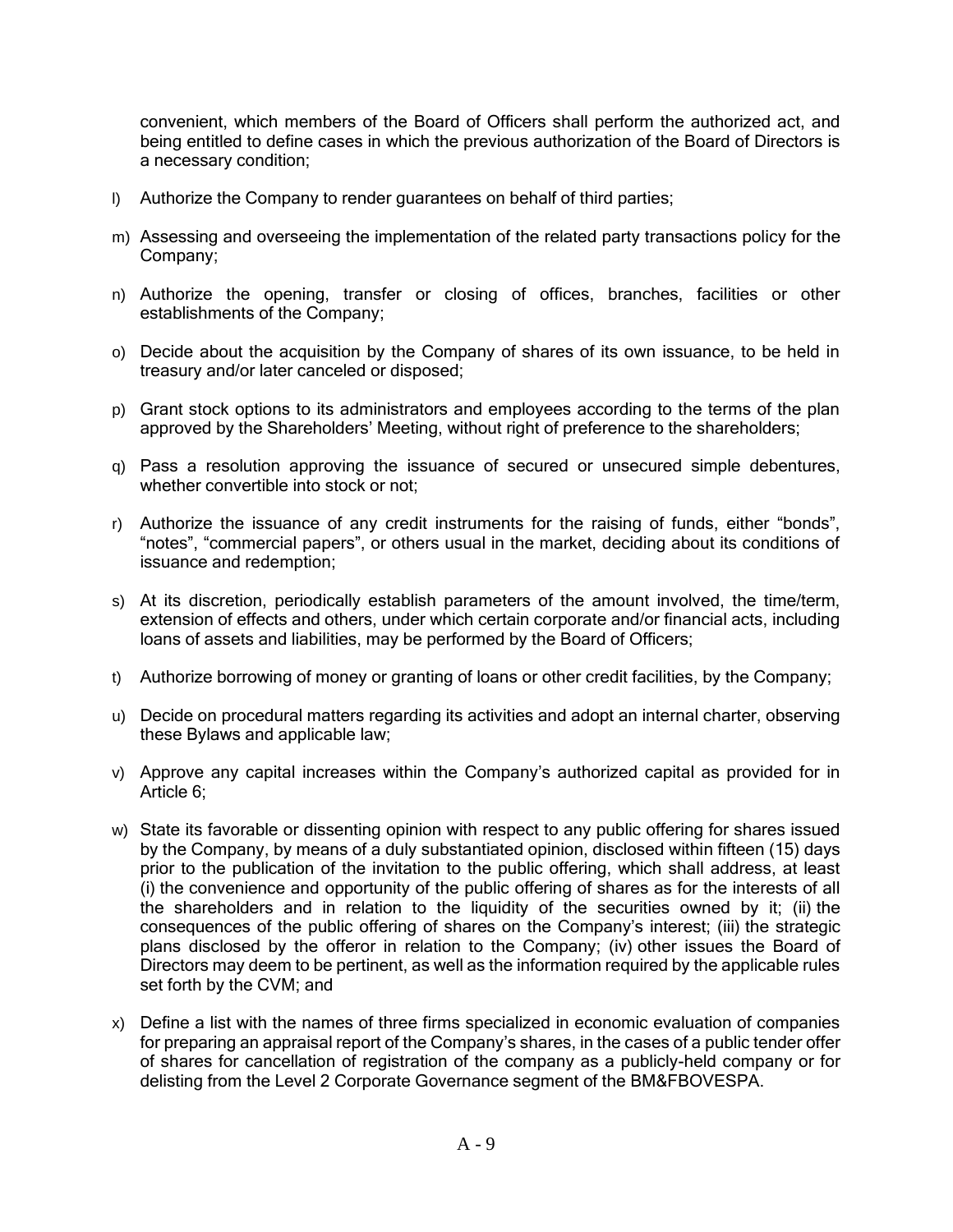1st Paragraph - The Company and the Directors shall, at least once a year, call a public meeting with analysts and any other interested parties, to divulge information regarding its respective economic-financial situation, projects and perspectives.

**2nd Paragraph -** The Board of Directors is responsible for the institution of Committees and the definition of their regulations and responsibilities. The following Committees shall be permanent: Audit Committee and People Management as well as the Governance Committee, installed in accordance with the terms of Article 27.

### SECTION II BOARD OF OFFICERS

**ARTICLE 22 -** The Board of Officers shall be comprised of at least two (2) and up to seven (7) Officers, being one Chief Executive Officer, one Chief Financial Officer, one Investor Relations Officer and four (4) Officers, all resident in the Country, appointed by the Board of Directors and being its dismissal possible at any time, with a term of office of one (1) year, reelection permissible.

**1st Paragraph -** The responsibilities of the officers shall be defined by the Board of Directors, which shall also establish the fixed compensation of each member of the Board of Officers, and shall distribute, whenever applicable, the participation in the profits established by the Shareholders' Meeting.

**2nd Paragraph -** The officers shall ensure the compliance of the law and the Bylaws.

**3rd Paragraph -** The Chief Executive Officer shall be responsible, in particular, for coordinating the regular activities of the Company, including the following activities:

- a) To cause the compliance with these Bylaws and the guidelines and resolutions passed at the Shareholders' Meetings, the Board of Directors' Meetings and the Board of Officers' Meetings;
- b) To administer, manage and superintend the corporate business, and to issue and approve internal instructions and regulations deemed by him to be useful or necessary for causing the compliance with the general guidelines of the Board of Directors relating to the Company´s business, under the terms of article 21, "a" of these Bylaws.
- c) To keep the members of the Board of Directors informed about the activities of the Company and the progress of its operations;
- d) To annually submit to the Board of Directors, for their approval, the Management Report and the Board of Officers´ accounts, accompanied with the independent auditors´ report, as well as the proposal for allocation of the profit for the previous fiscal year;
- e) To prepare and propose, to the Board of Directors, the annual and multiannual budgets, the strategic plans, the expansion projects and the investment projects; and
- f) To exercise other duties as may be assigned to him by the Board of Directors.

**4th Paragraph -** The Chief Executive Officer shall be the Company's representative before public authorities and, in the exercise of his duties regarding relationship and institutional policies, he shall be supported by the Chairman of the Board of Directors.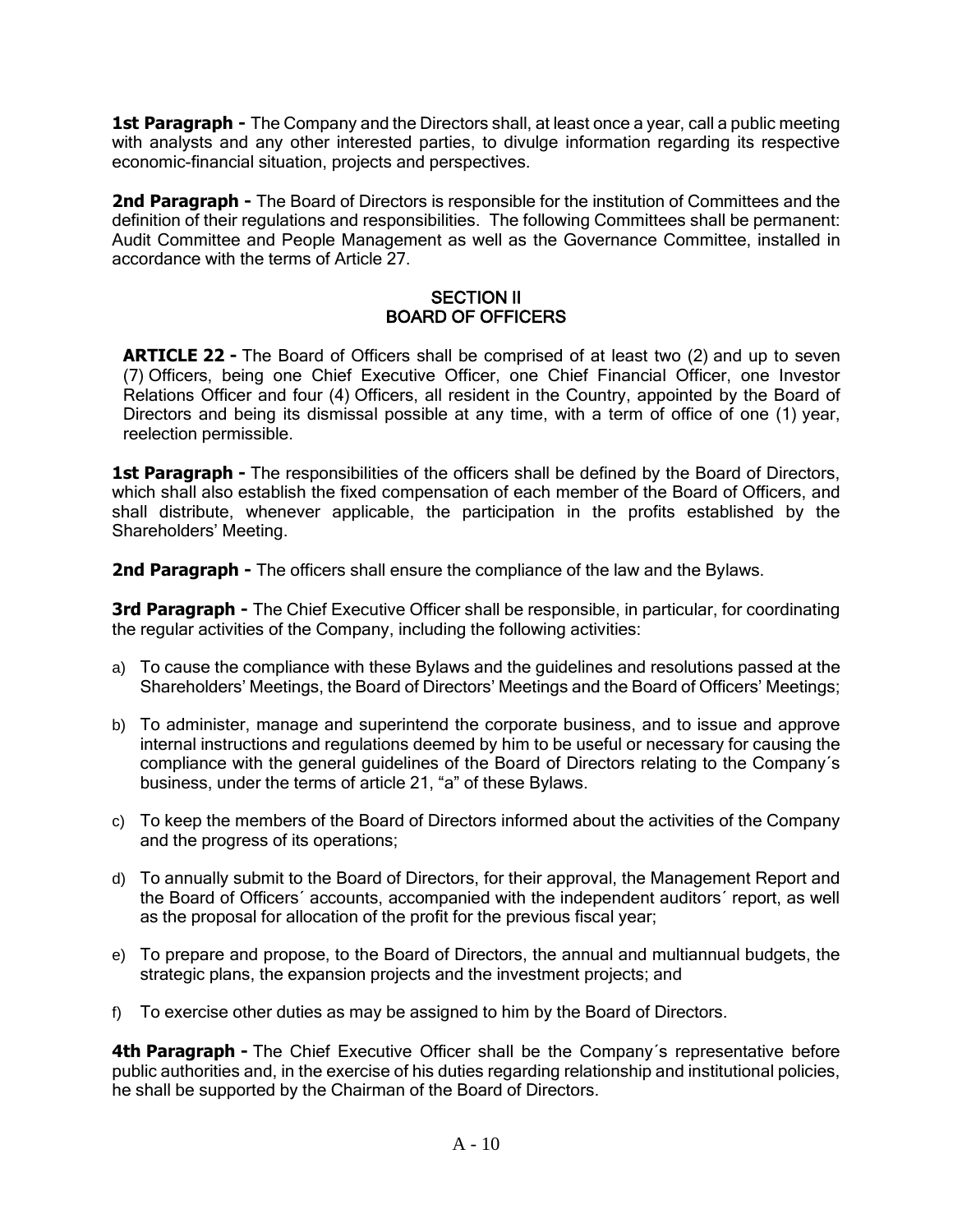**5th Paragraph -** In case of vacancy or impediment of any officer, the Board of Directors shall designate a new officer or a substitute and shall set forth, in either case, the respective term-ofoffice and compensation.

**6th Paragraph -** The Board of Officers shall meet whenever necessary, and the meeting shall be called by the Chief Executive Officer, who shall also be the chairman of the meeting.

**7th Paragraph -** The meeting shall be installed with the presence of the officers representing the majority of the members of the Board of Officers.

**8th Paragraph -** Minutes of the meetings and the decisions of the Board shall be registered in the proper book.

**9th Paragraph -** The members of the Board of Officers shall be vested in office upon signature of the respective term, drawn up in the proper book, and the vesting in office shall be conditioned to the signature of the Statement of Consent of Senior Managers (as defined in the Regulation). The Officers shall, immediately after vested in office, inform the BM&FBOVESPA the amount and the characteristics of the securities issued by the Company that they hold, directly or indirectly, including its derivatives.

**ARTICLE 23 -** The Board of Officers shall have all the powers and attributions that the law, the Bylaws and the Board of Directors of the Company confer upon it for the performance of the necessary acts to the regular operation of the Company, being entitled to decide on the performance of all actions and transactions related to the purpose of the Company which are not within the responsibilities of the Shareholders' Meeting or the Board of Directors, as well as all actions and transactions which do not require previous authorization from the Board of Directors.

**1st Paragraph -** With due regard to the provisions above, the Board of Officers shall:

- a) Represent the Company in accordance with its Bylaws, whether in court or out-of-court, with due regard to the attributions set forth in law, and appoint ad negotia or ad judicia attorneysin-fact;
- b) Prepare and perform the plans and investment and development policies, as well as the respective budgets, with due regard to the deliberative capacity of the Board of Directors; and
- c) Control and analyze the behavior of the controlled, affiliate and subsidiary companies in view of the expected results.

**2nd Paragraph -** The Board of Officers may designate one of its members to represent the Company in acts or transactions in the country or abroad, or designate an attorney-in-fact to perform a specific act.

**ARTICLE 24 -** In addition to the provisions listed in Paragraph 3 of Article 22 above, the Company's Chief Executive Officer shall have powers to preside over the meetings of the Board of Officers and supervise the compliance of general decisions.

**ARTICLE 25 -** All acts that create responsibility for the Company, or discharge third parties obligations to the Company, including the representation of the Company in court, actively or passively, shall only be deemed valid if approved according to the Bylaws and if they have: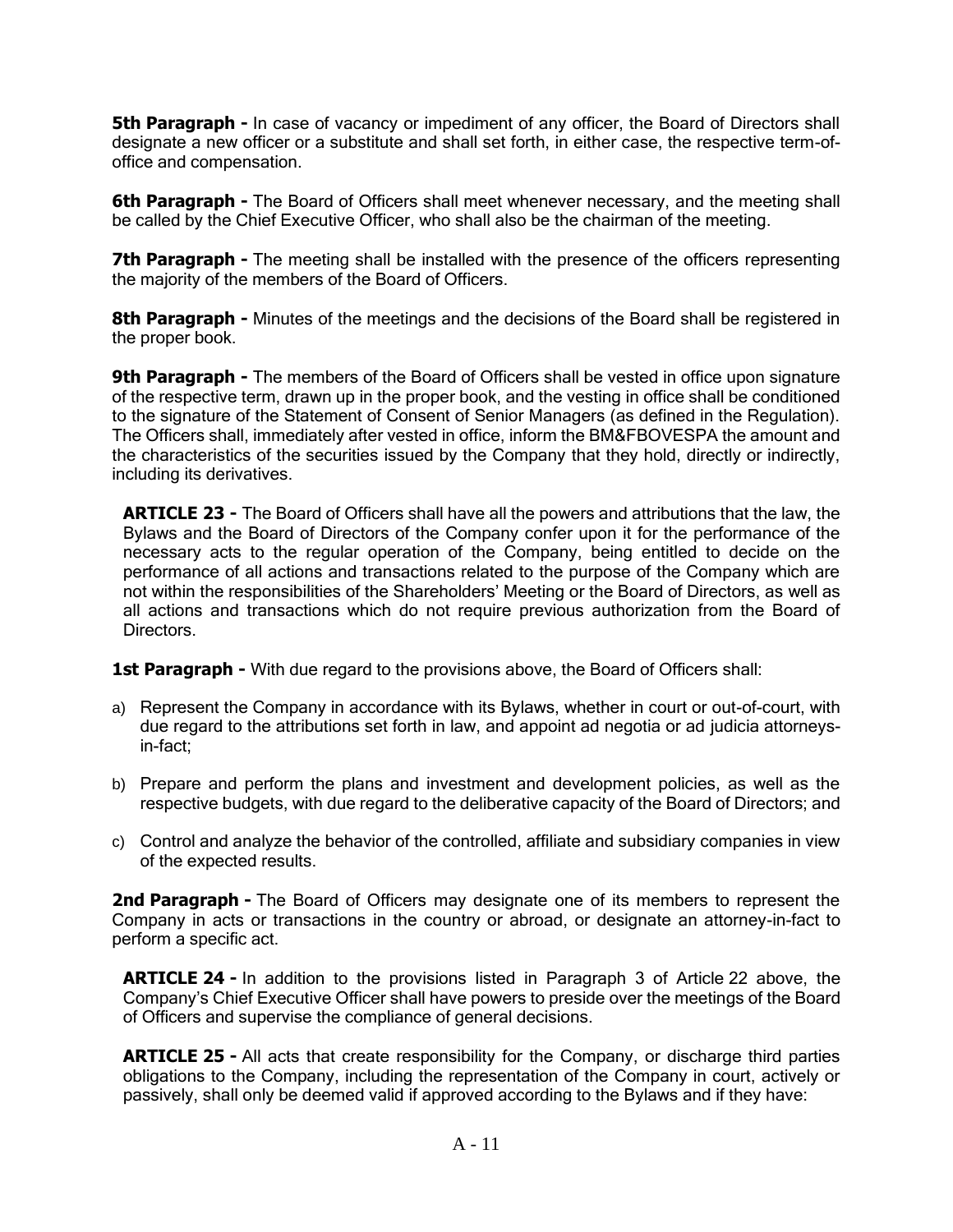- a) the joint signature of the Chief Executive Officer and another Officer; or
- b) the joint signature of two Officers; or
- c) the signature of one Officer together with an attorney-in-fact; or
- d) the joint signature of two attorneys-in-fact of the Company.

**1st Paragraph -** The powers-of-attorney shall always be executed by two members of the Board of Officers, and shall be granted for specific purposes and for a determined term, except for those with the powers of the ad judicia clause.

**2nd Paragraph -** The Company shall be represented solely by any of the Officers, without regard to the formalities set forth in this Section in the cases of personal testimony and in their condition of representatives of the Company on judicial hearings.

### **SECTION III** AUDIT COMMITTEE

**ARTICLE 26 -** The Audit Committee, an advisory body to the Board of Directors and permanently installed, shall have the responsibilities set under CVM Rule No. 308/99, as amended, these Bylaws and its internal charter.

**1st Paragraph -** The Audit Committee shall have operational autonomy with an annual and per project budget allocation.

**2nd Paragraph -** The Audit Committee shall have a procedure to receive complaints, including confidentially, both internal and external to the Company, regarding the matters within its responsibility.

**3rd Paragraph -** The Audit Committee may hire outside independent advisers.

**4th Paragraph -** The Audit Committee shall be comprised of at least three (3) members, appointed by the Board of Directors and subject to dismissal by the Board of Directors, for a term of office of up to ten (10) years and as provided under CVM Rule No. 308/99. In case of any vacancy, the Board of Directors shall appoint new members which shall be in office for the remainder of the term.

**5th Paragraph -** At least one (1) member of the Audit Committee shall have knowledge of corporate accounting.

**6th Paragraph -** In addition to any authority granted by Board of Directors and under its internal charter, the Audit Committee is responsible for:

a) supervising the relationship between the Company and its external auditors, including (i) opining in connection with their appointment and compensation, (ii) recommending the performance of other services, (iii) assessing the independence, quality and adequacy of services, and (iv) mediating the resolution of disagreements between management and the external auditors;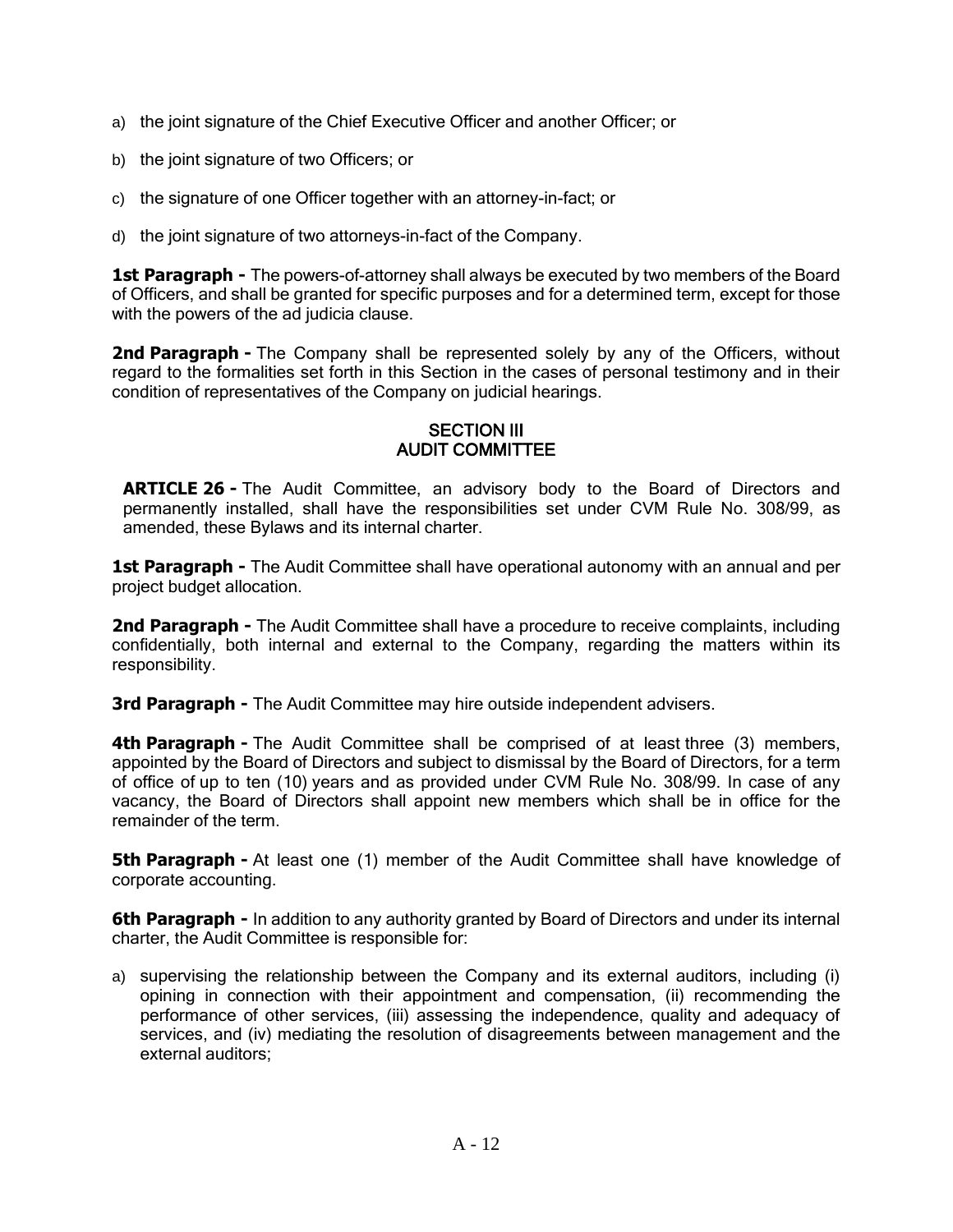- b) supervising the Company's departments responsible for: (i) internal controls, (ii) internal audit, and (iii) financial reporting;
- c) monitoring the quality and integrity of (i) internal controls, (ii) internal audit, and (iii) financial reporting;
- d) assessing and monitoring the Company's risk exposure, including requesting specific information regarding internal policies and procedures in connection with (i) management compensation, (ii) the use of corporate resources, and (iii) corporate expenses;
- e) assessing and monitoring, jointly with management, the Company's internal audit department and the adequacy of related party transactions;
- f) investigating any complaints in connection with financial statements, internal controls and external auditors;
- g) preparing an annual summarized report, to be presented with the Company's financial statements, on (i) the Audit Committee's activities and any recommendations, (ii) any matters in which there was a material disagreement between management, external auditors and the Audit Committee in connection with the Company's financial statements.

**7th Paragraph -** Without prejudice to the above, the Audit Committee will also perform the roles of an audit committee under United States laws, specially the Sarbanes-Oxley Act of 2002.

**8th Paragraph -** The members of the Audit Committee will select one of their peers to act as chairman, which shall be an independent member of the Board of Directors and will be in charge of convening Extraordinary Meetings and determining the agenda for meetings, provided that the Audit Committee shall meet at least prior to the publication of any financial statements. All decisions of the Audit Committee shall be recorded in minutes signed by all members present.

**9th Paragraph -** The Audit Committee's internal charter shall provide rules and procedures regarding its activities and meetings supplemental to these Bylaws.

**10th Paragraph -** The Audit Committee, or its chairman, shall meet with the Board of Directors at least quarterly and shall be present at any Shareholder's Meeting.

### SECTION IV GOVERNANCE COMMITTEE

**ARTICLE 27 -** The Governance Committee shall be installed if the Controlling Shareholder holds an amount of shares that represents a Participation in the Dividends of less than thirty five percent (35%).

**1st Paragraph -** The Governance Committee, when installed, shall be comprised of at least three (3) members, with a majority being Independent Directors.

**2nd Paragraph -** The Governance Committee shall be chaired by an Independent Director, who shall have the power to call extraordinary meetings and determine the agenda of any meetings.

**ARTICLE 28 -** The Governance Committee is responsible for the following decisions: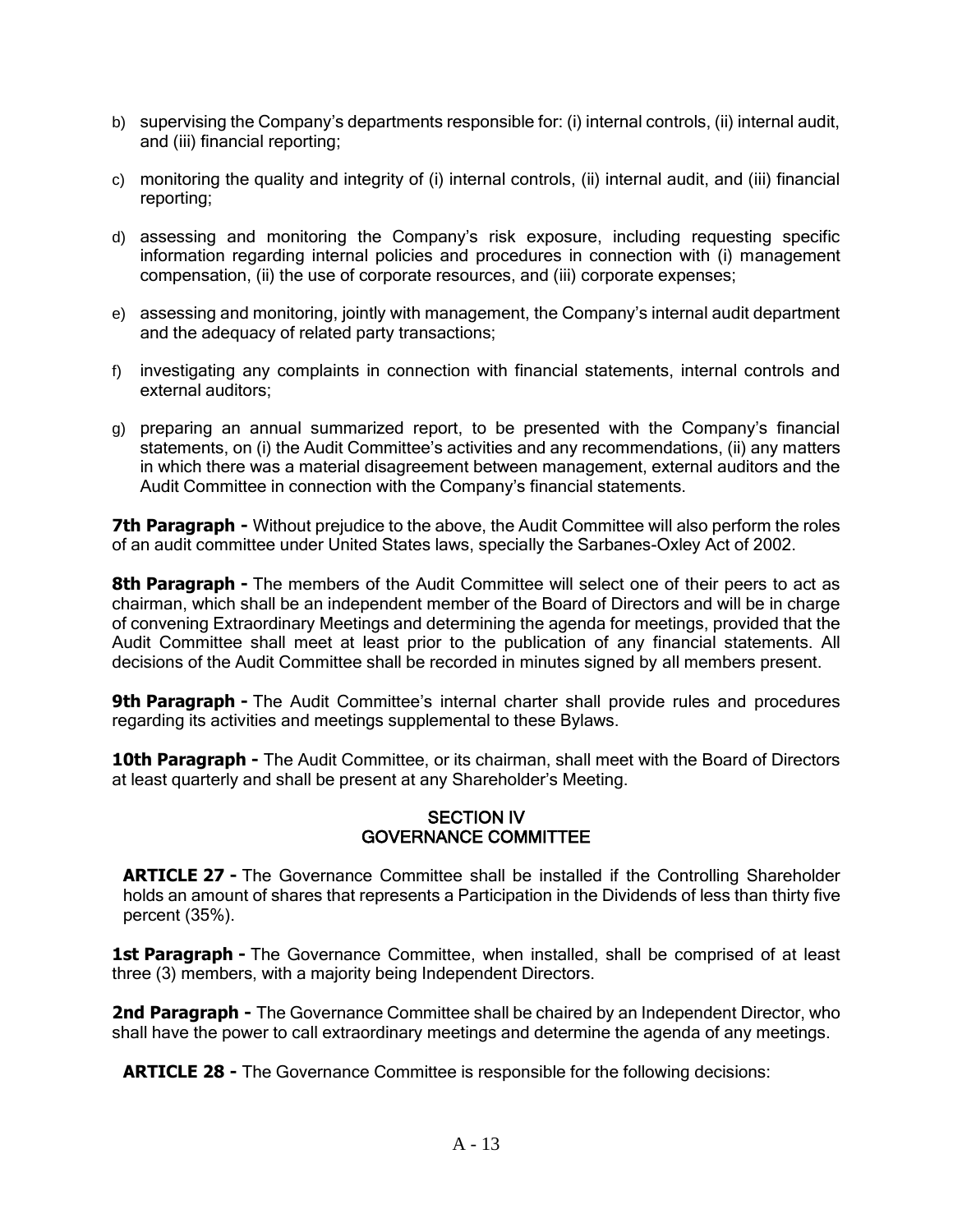- a) opining on the appointments of Independent Directors chosen by the Controlling Shareholder, provided that it may issue a confidential opinion prior to the Shareholder's Meeting upon consultation from the Controlling Shareholder;
- b) opining on the composition of the Board of Directors with regard to the experience and professional qualification attributes that should be represented in the Board of Directors according to Paragraph 1 of Article 18;
- c) recommending to the Board of Directors corporate governance guidelines applicable to the Company and monitor its implementation;
- d) analyzing and approving annually the Company's Code of Conduct; and
- e) analyzing and opining with regards to situations that create potential conflicts of interests between the Directors and the Company.

Sole Paragraph – In case the Governance Committee verifies that any Independent Director of the Board of Directors appointed by the Controlling Shareholder does not in fact meet the independence criteria (as set forth in the Regulation), the Audit Committee shall notify the Board of Directors so that the Board of Directors may notify the Controlling Shareholder and request the appointment of another member.

### CHAPTER VI FISCAL BOARD (CONSELHO FISCAL)

**ARTICLE 29 -** The Company shall have a Fiscal Board composed of three (3) to five (5) members and alternates in equal number. The Fiscal Board shall not be permanent. It shall only be elected and installed by the Shareholders' Meeting upon the request of the shareholders, in the cases provided by Brazilian Corporate Law.

Sole Paragraph - The members of the Fiscal Board shall be vested in office upon signature of the respective term, drawn up in the proper book, being the vesting in office conditioned to the signature of the Statement of Consent from Fiscal Board Members (as defined in the Regulation). The members of the Fiscal Board shall, immediately after vested in office, inform the BM&FBOVESPA the amount and the characteristics of the securities issued by the Company that they hold, directly or indirectly, including its derivatives.

**ARTICLE 30 -** The Fiscal Board shall meet whenever called by any of its members, at least once every three months. The operation of the Fiscal Board shall end on the Annual Shareholders' Meeting subsequent to its installation, and reelection of its members is permitted.

**ARTICLE 31 -** The compensation of the members of the Fiscal Board shall be determined at the Shareholders' Meeting during which they are elected.

### CHAPTER VII CORPORATE YEAR, FINANCIAL STATEMENT AND PROFIT ALLOCATION

**ARTICLE 32 -** The Company's fiscal year shall have a term of one (1) year and shall end on the last day of December of each year.

**ARTICLE 33 -** At the end of each fiscal year the financial statements required by law shall be drawn up based on the Company's accountancy: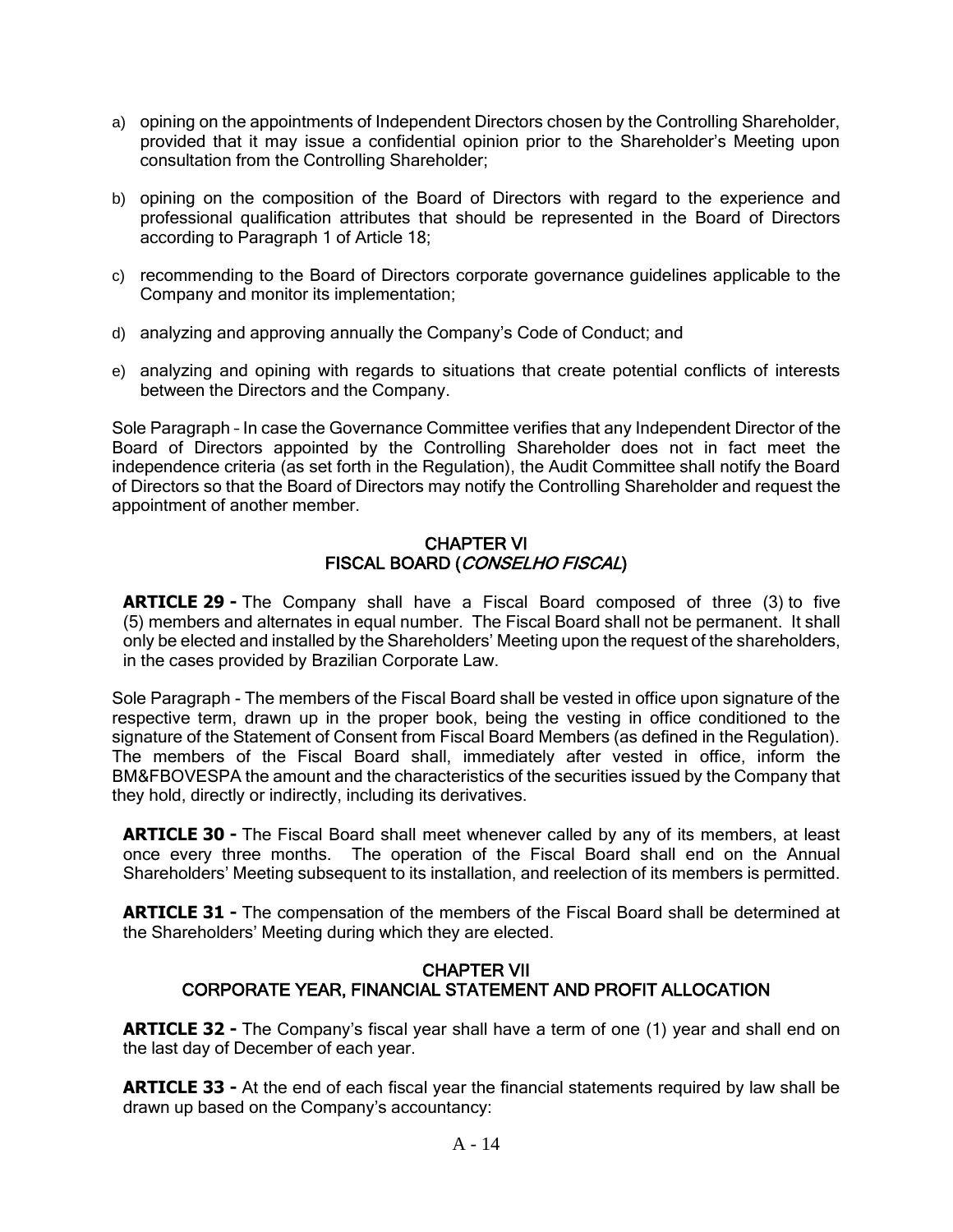- a) Balance sheet;
- b) Statement of changes in net worth position;
- c) Statement of results of the fiscal year; and
- d) Statement of origin and application of resources.

**1st Paragraph -** Jointly with the financial statements of the fiscal year, the Board of Directors shall present during the Annual Shareholders' Meeting a proposal on the destination to be given to the net profit, observing the provisions of Brazilian Corporate Law and these Bylaws.

**2nd Paragraph -** The Board of Directors may determine the preparation of balance sheets at any time, respecting provisions of law, and approve the distribution of intercalary dividends based on the profits verified.

**3rd Paragraph -** At any time, the Board of Directors may also deliberate the distribution of intermediary dividends, to the account of accumulated profits or reserve of existing profits.

**4th Paragraph -** The amount paid or credited as interest on equity capital under the terms of article 9, Paragraph 7 of Law  $n^{\circ}$  9.249/95, and the applicable laws and regulations, may be regarded as obligatory dividend and integrate the total value of the dividends distributed by the Company for all legal purposes.

**5th Paragraph -** Intermediate and intercalary dividends shall always be credited and considered as anticipation of the mandatory dividend.

**ARTICLE 34 -** From the results of the fiscal year, occasional accumulated losses and income tax provision shall be deducted from the results of the fiscal year prior to any participation.

**1st Paragraph -** Over the remaining profit calculated as described in this Section's mainline, the statutory participation of the Managers shall be calculated to the maximum extent permitted by law.

**2nd Paragraph -** The net profit of the fiscal year after the deduction referred to in the previous paragraph, shall be applied as follows:

- a) five percent (5%) for the legal reserve until it reaches twenty percent (20%) of the Company's paid up capital;
- b) twenty-five percent (25%) of the balance of the net profit of the fiscal year, after the deduction referred to in the previous paragraph and adjusted pursuant to article 202 of Brazilian Corporate Law, shall be used to pay mandatory dividend to all of its shareholders;
- c) every time the amount of the minimum dividend is greater than the amount of the realized part of the fiscal year, the administration may suggest, and a Shareholders' Meeting approve, the destination of the excess to the constitution of profit reserve to be realized, pursuant to article 197 of Brazilian Corporate Law; and
- d) the remaining balance shall have the destination attributed to it by the Board of Directors, provided it has been approved during the Shareholders' Meeting, or it has not been decided otherwise, pursuant to article 196 of Brazilian Corporate Law.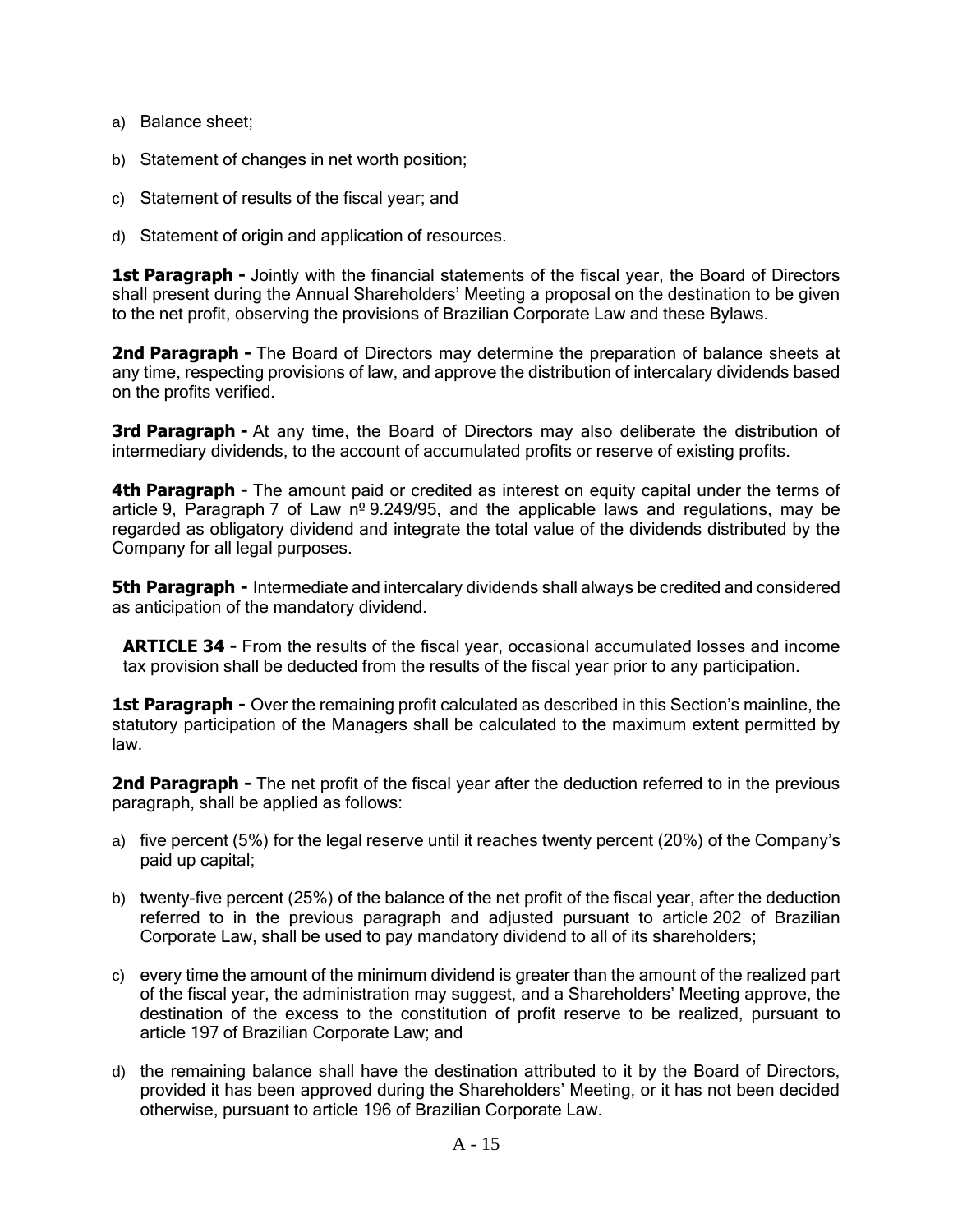# CHAPTER VIII **LIQUIDATION**

**ARTICLE 35 -** The Company shall be liquidated in the cases established by law or by virtue of a decision of the Shareholders' Meeting, and shall be extinguished at the end of the liquidation process.

Sole Paragraph - The Board of Directors shall appoint the liquidator and determine the process and the directives to be observed and shall establish its compensation.

### CHAPTER IX RULES CONCERNING THE TRANSFER OF SHARES

**ARTICLE 36 -** The Controlling Shareholder, as established on March, 23th 2015, shall observe the following restrictions concerning the transfer of 31,463,850 (thirty one million, four hundred sixty three thousand, eight hundred and fifty) preferred shares held on March, 23th 2015:

- a) 31,463,850 (thirty one million, four hundred sixty three thousand, eight hundred and fifty) preferred shares must be held by the Controlling Shareholder and its permitted transferees, pursuant to the terms established in the 1st and 2nd paragraphs of this Article 36, without interruption until March, 23th 2016; and
- b) After the time period established in clause "a" above, the Controlling Shareholder and its permitted transferees, pursuant to the terms established in the 1st and 2nd paragraphs of this Article 36, shall hold, without interruption, at least 15,731,925 (fifteen million, seven hundred and thirty one thousand, nine hundred twenty five) preferred shares, being permitted to transfer 15,731,925 (fifteen million, seven hundred and thirty one thousand, nine hundred twenty five), without being subject to the restrictions of Article 37 below.

**1st Paragraph -** Until March, 23th 2017, the Controlling Shareholder, as determined on March, 23th 2015, shall only be allowed to transfer preferred shares covered by this Article 36 in private transactions, outside of a stock exchange or organized over-the-counter market, to acquirers who agree to comply with the restrictions provided in this Article 36. For the purposes of this paragraph, the sale by the Controlling Shareholder of preferred shares pursuant to a restricted efforts offering under CVM Rule No. 476/09, as amended, or a single block auction will be deemed to be a private transaction provided the acquirer of these shares agrees to be bound by the restrictions provided herein.

**2nd Paragraph -** Any subsequent private transfer of preferred shares initially transferred by the Controlling Shareholder, as determined on March, 23th 2015, pursuant to the terms of the 1st paragraph above and the time restrictions established in this Article 36, shall only occur if the new acquirer of these preferred shares agrees to comply with the restrictions provided in this Article 36.

**3rd Paragraph -** The transfer restrictions of preferred shares provided in this Article 36 shall not apply to preferred shares derived from the conversion of common shares or that are acquired by the Controlling Shareholder after March, 23th 2015.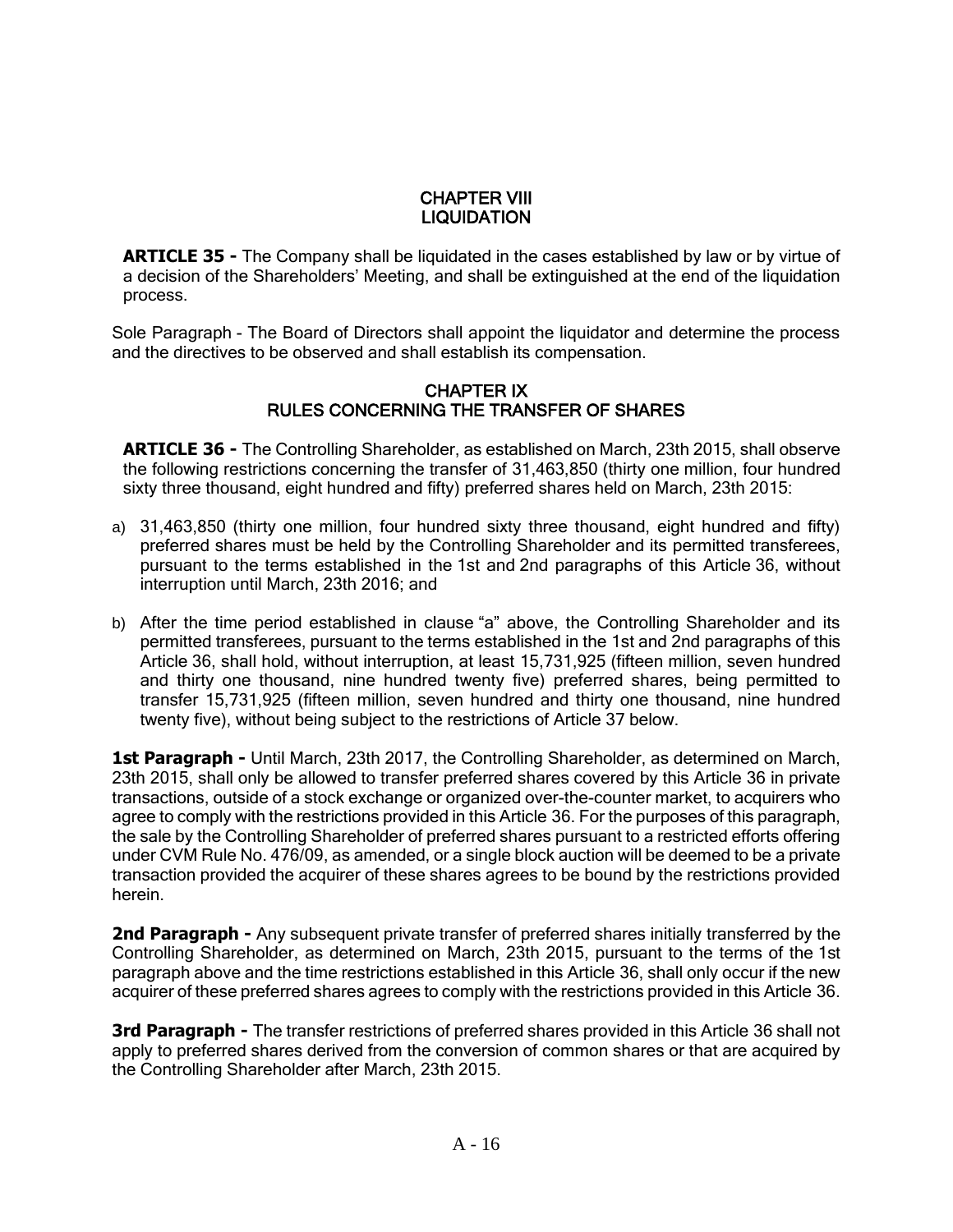**ARTICLE 37 -** The transfer of common shares owned by the Controlling Shareholder or of preferred shares resulting from the conversion of common shares, shall be subject to the restrictions of this Article 37.

**1st Paragraph -** The transfer of common shares owned by the Controlling Shareholder or of preferred shares resulting from the conversion of common shares, in one or more private transactions, outside of an exchange or organized over-the-counter market, shall only be allowed, independently of the percentage of common shares or preferred shares subject to such transaction, if the acquirer of those common shares or preferred shares agrees not to transfer the acquired shares on an exchange or organized over-the-counter market for twelve (12) months commencing on the date of the transaction. In these cases, the Controlling Shareholder shall not make a new private transfer, outside of a stock exchange or a block trade, of common shares or preferred shares resulting from the conversion of common shares for six (6) months commencing on the date of the transaction.

2nd Paragraph - Any subsequent private transfer of the shares initially transferred by the Controlling Shareholder pursuant to the terms of the 1st paragraph above within the twelve (12) month period shall only occur if the new acquirer agrees not to transfer such shares on an exchange or organized over-the-counter market until the end of the twelve (12) months commencing on the date that such shares were transferred by the Controlling Shareholder.

**3rd Paragraph -** Except in the case of an organized sale process, as provided in the 4th paragraph below, the Controlling Shareholder shall not transfer, in any transaction on an exchange or organized over-the-counter market, a number of preferred shares that represents a Participation in the Dividends greater than three percent (3%). Any sale on an exchange or organized over-the-counter market shall automatically impede the Controlling Shareholder from making a new transfer of preferred shares, on an exchange or organized over-the-counter market, for at least six (6) months commencing on the date such sale occurs, without prejudice to the provisions of the 4th paragraph below.

**4th Paragraph -** The transfer of preferred shares that represent Participation in the Dividends greater than three percent (3%) shall only be made through a public offering registered with the CVM, the Controlling Shareholder in this case will be subject only to the transfer restrictions that are part of the public offering.

**ARTICLE 38 -** The transfer restrictions contemplated in this Chapter IX shall cease definitively and immediately at the moment in which (a) a public tender offer for the acquisition of shares occurs as a result of the transfer of control of the Company as provided in Article 40; or (b) the Controlling Shareholder holds an amount of shares in the Company that represents Participation in the Dividends equal to or less than fifteen percent (15%).

Sole Paragraph – In case the Controlling Shareholder has Participation in the Dividends greater than fifteen percent (15%) and is part of a group of shareholders, acting together through a shareholders agreement or through any other means, the restrictions provided in this Chapter IX will not apply to shareholders of the controlling group who hold less than fifteen percent (15%) of the Participation in the Dividends. In order to calculate the Participation in the Dividends for purposes of this Article 38, all of the shares of the Company owned by the shareholder that are under common Control of the shareholder should be aggregated.

**ARTICLE 39 -** In case the Controlling Shareholder acquires preferred shares after March, 23th 2015, such Controlling Shareholder shall be allowed to transfer preferred shares in amounts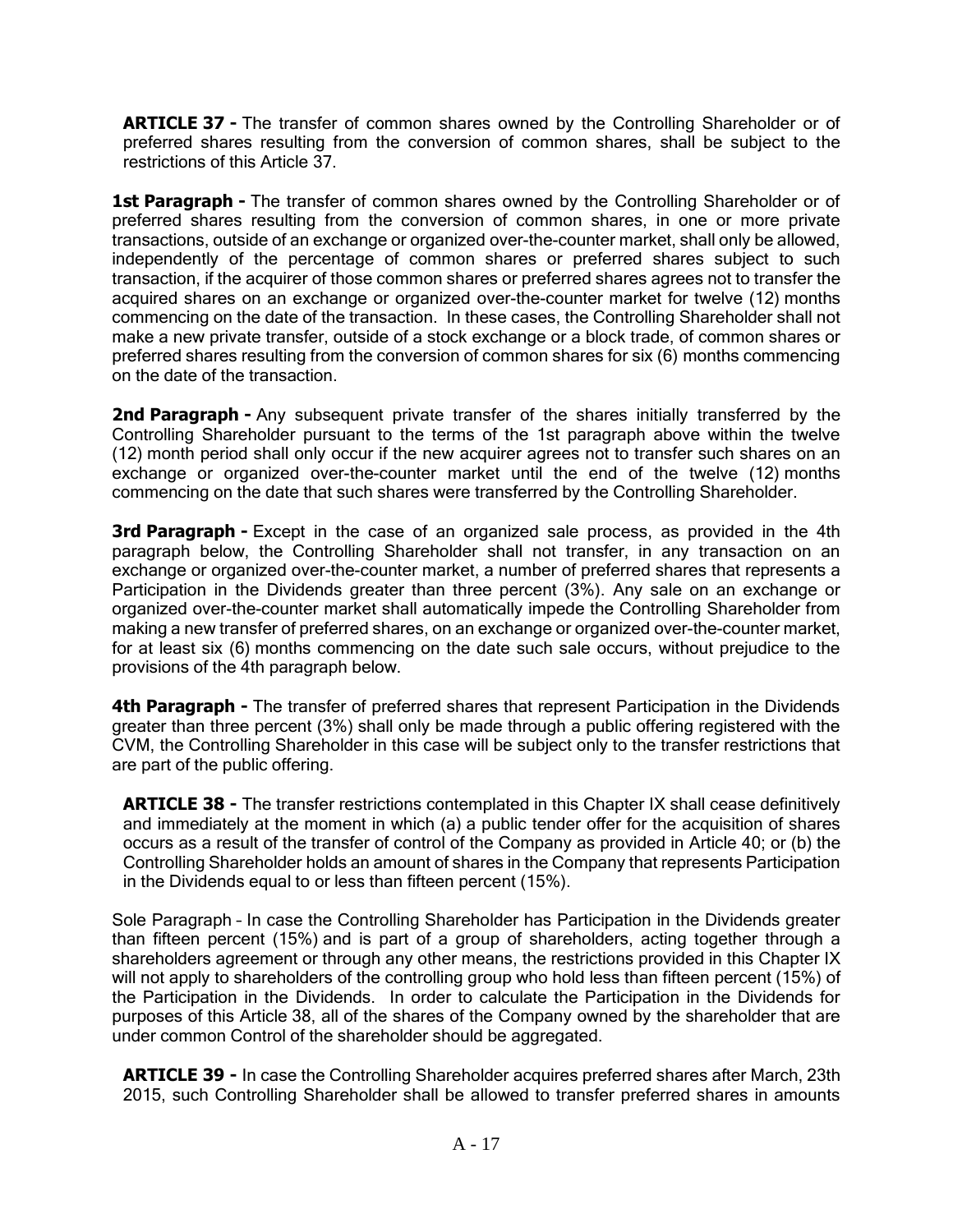equal to the preferred shares acquired after such date, without the application of any restriction provided in Articles 37 and 38 on the transfer of such preferred shares.

# CHAPTER X

# TRANSFER OF THE CORPORATE CONTROL, CANCELLATION OF THE REGISTRATION OF PUBLICLY HELD COMPANY THE DISCONTINUATION OF THE DIFFERENTIATED CORPORATE GOVERNANCE PRACTICES AND OF THE ACQUISITION OF THE RELEVANT **PARTICIPATION**

**ARTICLE 40 -** Without prejudice to Chapter IX of these Bylaws, the disposal of control of the Company, whether by one single transaction or in a series of successive transactions shall be carried out on precedent or resolutive condition, namely, that the Buyer (as defined in the Regulation) undertakes to tender a public offer for the acquisition of further shares held by the other shareholders in the Company, observing the conditions and terms provided for in applicable law and the Regulation, so that they may be accorded the same treatment as the Selling Controlling Shareholder (as defined in the Regulation).

Sole Paragraph - The price of the public offer referred in the caput of this article (a) shall be the price paid per share of the block of control, for the holders of preferred and common shares of the Company with voting rights, and (b) shall be equal to thirty-five (35) times the price paid for the block of control for the owners of preferred shares of the Company.

**ARTICLE 41 -** The public offer referred in the previous article will also be mandatory:

- a) when there has been a paid assignment of subscription rights for shares and other securities or rights related to share convertibles, that may result in Disposal of the Company's Share Control (as defined in the Regulation); and
- b) whenever there has been disposal of controlling interest in a company that holds the Company's Share Control (as defined in the Regulation); in such case, the Selling Controlling Shareholder shall be obliged to inform the BM&FBOVESPA the value ascribed to the company in under the aforesaid disposal transaction and attach supporting documents of such value.

**ARTICLE 42 -** Without prejudice to Chapter IX of these Bylaws, whoever acquires the Share Control of the Company, by means of a private share purchase agreement entered into with the Controlling Shareholder, whatever the amount of shares involved, shall be required to:

- a) tender the public offer referred in article 40 of these Bylaws; and
- b) pay, in the terms described below, amount equal to the difference between the price of the public offer and the value paid for share bought on the stock exchanges over the period of six (6) months prior to the date of the acquisition of Company's Control, duly updated until the payment date, provided that the amount to be paid per preferred share pursuant to the terms in this clause (b) shall correspond to thirty-five (35) times the price paid per common share. Said amount shall be distributed among all the persons selling the Company's shares in the floor sessions in which the Purchaser (as defined in the Regulation) effected the acquisitions, proportionally to the net daily selling balance of each person, it being the duty of the BM&FBOVESPA to carry out the distribution, under the terms of its regulations.

**ARTICLE 43 -** The Company shall not register any transfer of shares for the Buyer (as defined in the Regulation) or to those who come to hold the Share Control (as defined in the Regulation)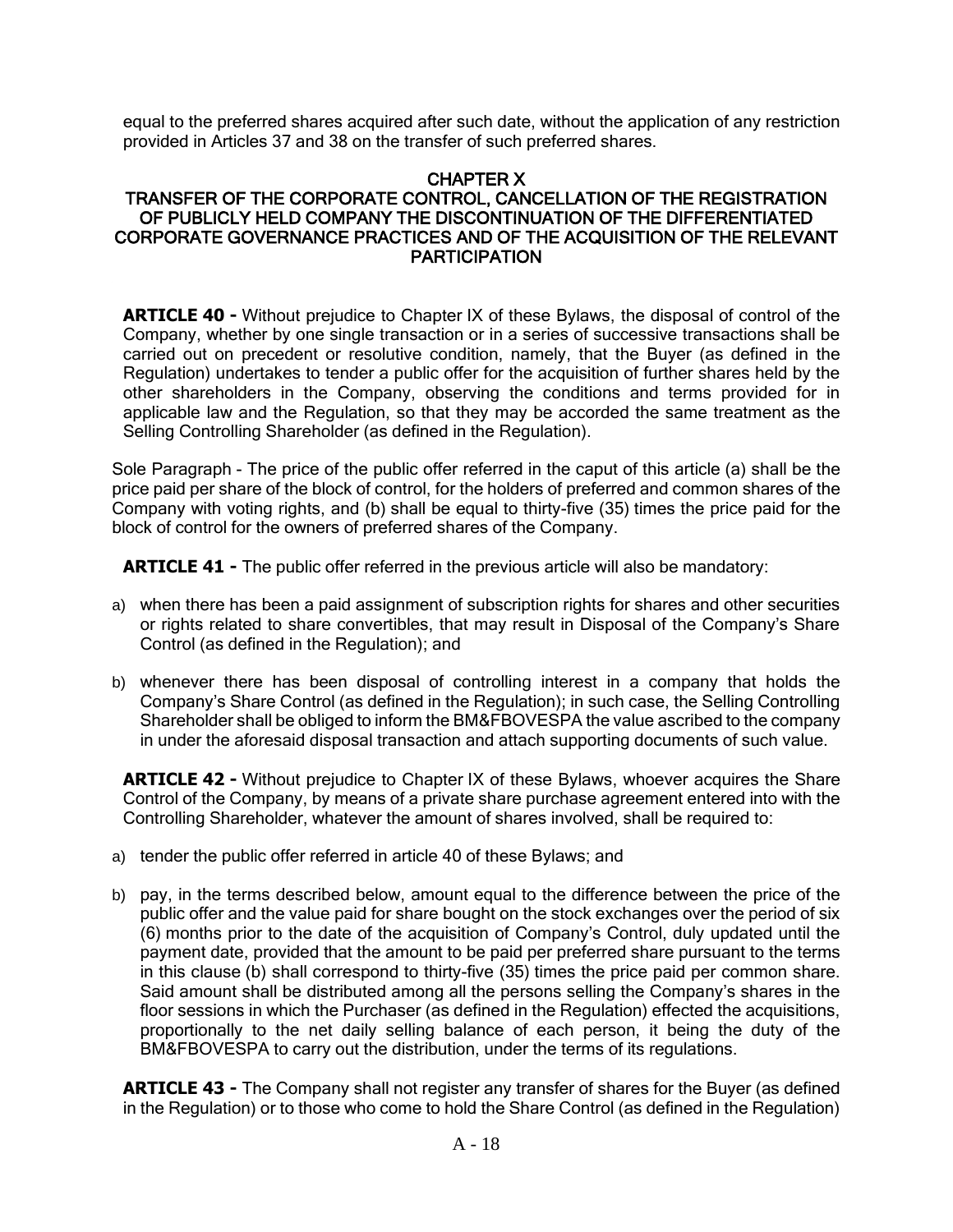while they do not execute the Statement of Consent from Controlling Shareholders (as defined in the Regulation).

**ARTICLE 44 -** The Company shall not register shareholders' agreements that include provisions on the exercise of Share Control while its signatories do not sign the Statement of Consent from Controlling Shareholders.

**ARTICLE 45 -** It is hereby established the obligation of the Controlling Shareholder or the Company to launch a public tender offer for acquisition of shares for cancellation of registration as a publicly-held company. The minimum price to be offered shall correspond to the Economic Value verified in the appraisal report referred in item 10.1 of the Regulation, respecting the legal and regulatory applicable rules and observing the different economic rights of each class of shares.

**ARTICLE 46 -** It is hereby established the obligation:

- a) of the Controlling Party to launch a public tender offer for acquisition of shares pertaining to the other shareholders of the Company, in case of exit of the Company of the Level 2, so that the shares of the Company are registered for negotiation outside of Level 2; and
- b) of the Controlling Party to launch a public tender offer for acquisition of shares pertaining to the other shareholders of the Company, in case of a corporate restructuring after which the resulting company does not have its securities admitted for trading in the Level 2, within one hundred and twenty (120) days counted from the date of the shareholders' meeting at which the transaction was approved.

**1st Paragraph -** In both cases, the price to be offered shall correspond, at least, to the Economic Value to be calculated as according to the provisions of Section X of the Regulation, observing legal and regulatory applicable rules.

**2nd Paragraph -** The Controlling Shareholder is discharged from proceeding to the public tender offer of the shares referred to in the head paragraph of this article if the Company exits Level 2 of Corporate Governance by reason of the entry into an Agreement for listing of the Company's shares in the special segment of the BM&FBOVESPA called Novo Mercado ("Novo Mercado") or if the company surviving from a corporate reorganization obtains authorization for trading securities in the Novo Mercado within one hundred and twenty (120) days counted from the date of the general meeting at which the referred transaction was approved.

**ARTICLE 47 -** The appraisal report referred in Article 45 above shall be prepared by a specialized company or institution, with proven experience and independent from the decisionmaking body of the company, its senior managers and/or controlling shareholders, provided that such report shall also comprise with provisions of paragraph 1 of article 8<sup>o</sup> of Brazilian Corporate Law without prejudice of the liability set out in paragraph 6 of the same article of the Law.

**1st Paragraph -** The choice of the institution or specialized company responsible for the determination of the Economic Value of the Company is of exclusive competence of the Shareholders' Meeting, as of the presentation, by the Board of Officers, of a triple list, and such deliberation shall, blank votes not being computed to that end, and being each share, irrespective of kind or class, shall carry one vote, be taken by the majority of votes, of the shareholders representative of the Shares on the Market (as defined in the Regulation) present in such shareholders' meeting, which, if installed in the first call, shall count with the presence of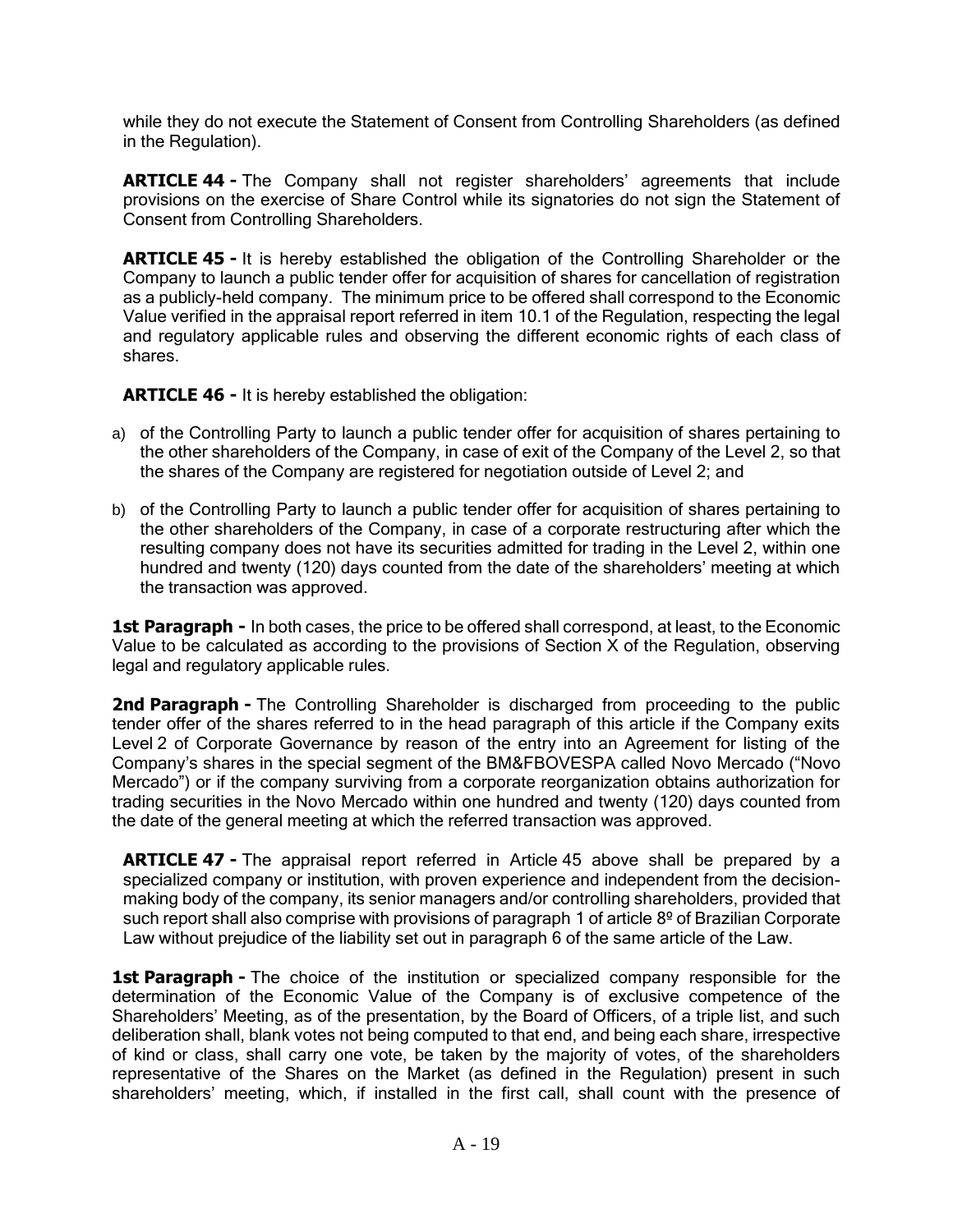shareholders that represent, at least, twenty percent (20%) of the total Shares on the Market or, if installed on the second call, may count with the presence of any number of shareholders representative of the Shares on the Market.

**2nd Paragraph -** The costs for preparation of the appraisal report shall be undertaken in whole by the offering shareholder.

**ARTICLE 48 -** In the event there is no Controlling Shareholder, in case it is approved the exit of the Company of Level 2 of Corporate Governance segment, in order that the securities issued thereby may be listed for trading outside the Level 2 of Corporate Governance segment, or by reason of a corporate reorganization in which the company surviving from such corporate reorganization does not have its securities admitted for trading in the Level 2 of Corporate Governance segment or in the "Novo Mercado" segment within one hundred and twenty (120) days counted from the date of the general meeting at which the referred transaction was approved, said exit will be conditioned on a public tender offer being carried out under the same conditions provided for in article 46 above.

**1st Paragraph -** The general meeting at which the referred transaction was approved shall define the party(ies) responsible for carrying out the public tender offer, which, being present at the meeting, shall expressly undertake the obligation to carry out the public tender offer.

**2nd Paragraph -** In the absence of definition of the party(ies) responsible for carrying out the public tender offer, in case of corporate reorganization, pursuant to the terms of the 1st Paragraph above, it shall be the duty of the shareholders having voted favorably for the corporate reorganization to carry out the public offering.

**ARTICLE 49 -** The exit of the Company from the Level 2 of Corporate Governance segment by reason of failure to comply with the obligations provided for in the Regulation shall be conditioned on the public tender offer of the shares being effected, at least, for the Economic Value of the shares, to be determined in an appraisal report as mentioned in article 47 above, with due regard to the applicable legal and regulatory rules.

**1st Paragraph -** The Controlling Shareholder shall conduct the public tender offer provided for in the head paragraph of this article.

**2nd Paragraph -** In the event there is no Controlling Shareholder and the exit from Level 2 of Corporate Governance segment referred to in the head paragraph of this article arises out of a decision made at the general meeting, the shareholders having voted favorably to the adoption of the resolution that gave rise to the respective noncompliance will conduct the public tender offer as set forth in the head paragraph of this article.

**3rd Paragraph -** In the event there is no Controlling Shareholder and the exit from Level 2 of Corporate Governance segment referred to in the head paragraph of this article is due to a management's act or fact, the directors of the Company shall call a shareholders' meeting whose agenda shall be to adopt a resolution on how to remedy the noncompliance with the obligations provided for in the Regulation or, if the case may be, to decide that the Company shall exit from the Level 2 of Corporate Governance segment.

**4th Paragraph -** In case the general meeting mentioned in Paragraph 2 above shall decide that the Company shall exit from Level 2 of Corporate Governance segment, the referred general meeting shall define the party(ies) responsible for conducting the public tender offer provided for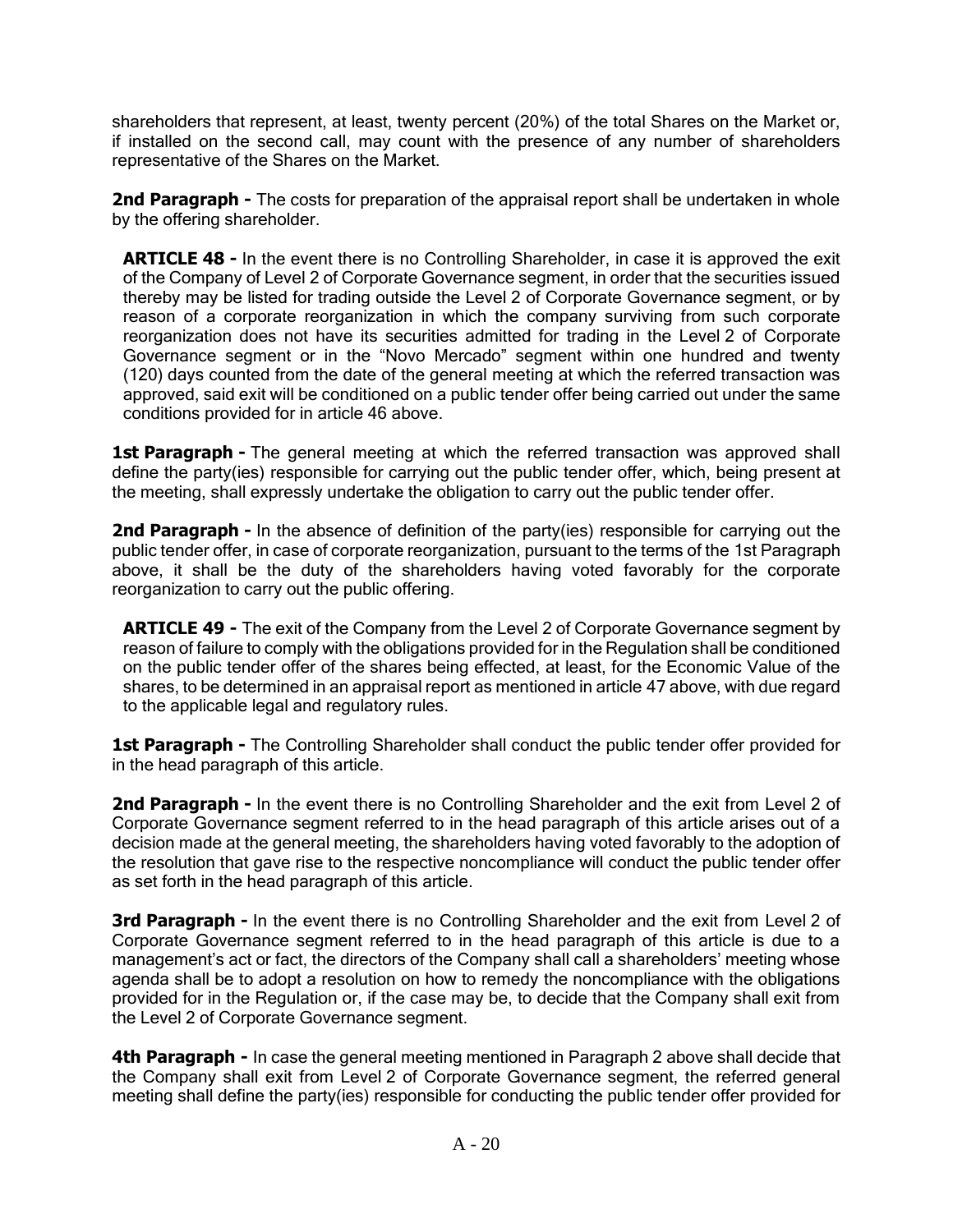in the head paragraph of this article, which, being present at the meeting, shall expressly undertake the obligation to conduct the public tender offer.

**ARTICLE 50 -** Without prejudice to Articles 40 and 49 of these Bylaws, any person or group of persons ("Relevant Buyer"), who acquires or becomes the owner of, for any reason, shares of the Company that represents Participation in the Dividends equal to or greater than thirty percent (30%), independent of whether the shareholder was a shareholder of the Company prior to the specific transaction that results in the ownership of these shares, shall launch a public tender offer pursuant to this Article 50 ("30% Tender Offer") for the acquisition of up to all shares of the Company, observing CVM's applicable regulation, BM&FBOVESPA's applicable regulation and the terms of this Article. The Relevant Buyer shall request the registration of, if applicable, or launch the 30% Tender Offer within thirty (30) days from the date of acquisition or the date of the event that resulted in the ownership of the shares or rights representing Participation in the Dividends equal or greater than thirty percent (30%).

**1st Paragraph -** The 30% Tender Offer shall (i) be open to all shareholders of the Company, (ii) provide an auction to be carried out through the BM&FBOVESPA, (iii) be launched at the price determined in accordance with the second paragraph of this Article, and (iv) be paid in cash in Brazilian reais.

**2nd Paragraph -** The acquisition price in the 30% Tender Offer for each share of the Company shall be determined based on the greatest price paid by the Relevant Buyer per share of the Company in any negotiation, with respect to any kind or class, in the twelve (12) month period preceding the date in which the 30% Tender Offer becomes mandatory pursuant to the terms of this Article 50, adjusted for corporate events such as distribution of dividends and interest on stockholder's equity, groupings, splits or warrants. If the greatest price paid by the Relevant Buyer in the twelve (12) month period refers to common shares, such price shall be the acquisition price in the 30% Tender Offer for each common share of the Company, and the acquisition price in the 30% Tender Offer for each preferred share shall be thirty-five (35) times the price of each common share. Inversely, if the greatest price paid by the Relevant Buyer in the twelve (12) month period refers to preferred shares, such price shall be the acquisition price in the 30% Tender Offer for each preferred share of the Company, and the acquisition price in the 30% Tender Offer for each common share shall be 1/35 times the price of each preferred share.

**3rd Paragraph -** Launch of a 30% Tender Offer does not preclude another shareholder or the Company from launching a competing tender offer according to the terms of the applicable regulation.

**4th Paragraph -** The Relevant Buyer shall meet any requests and requirements by the CVM within the prescribed timeframe of the applicable regulation.

**5th Paragraph -** If the Relevant Buyer does not comply with the obligations imposed by this Article, including with respect to the maximum timeframes (i) for the implementation or application to register, if applicable, the 30% Tender Offer; or (ii) to comply with any requests and requirements of the CVM, the Board of Directors of the Company may call a Shareholders' Meeting, in which the Relevant Buyer will not be allowed to vote, to vote on the suspension of the rights of the Relevant Buyer who did not comply with any of the obligations imposed by this Article, in accordance with Article 120 of Brazilian Corporate Law, without prejudice to the responsibility of the Relevant Buyer for damages and losses caused to the other shareholders as a result of failing to comply with the obligations imposed by this Article 50.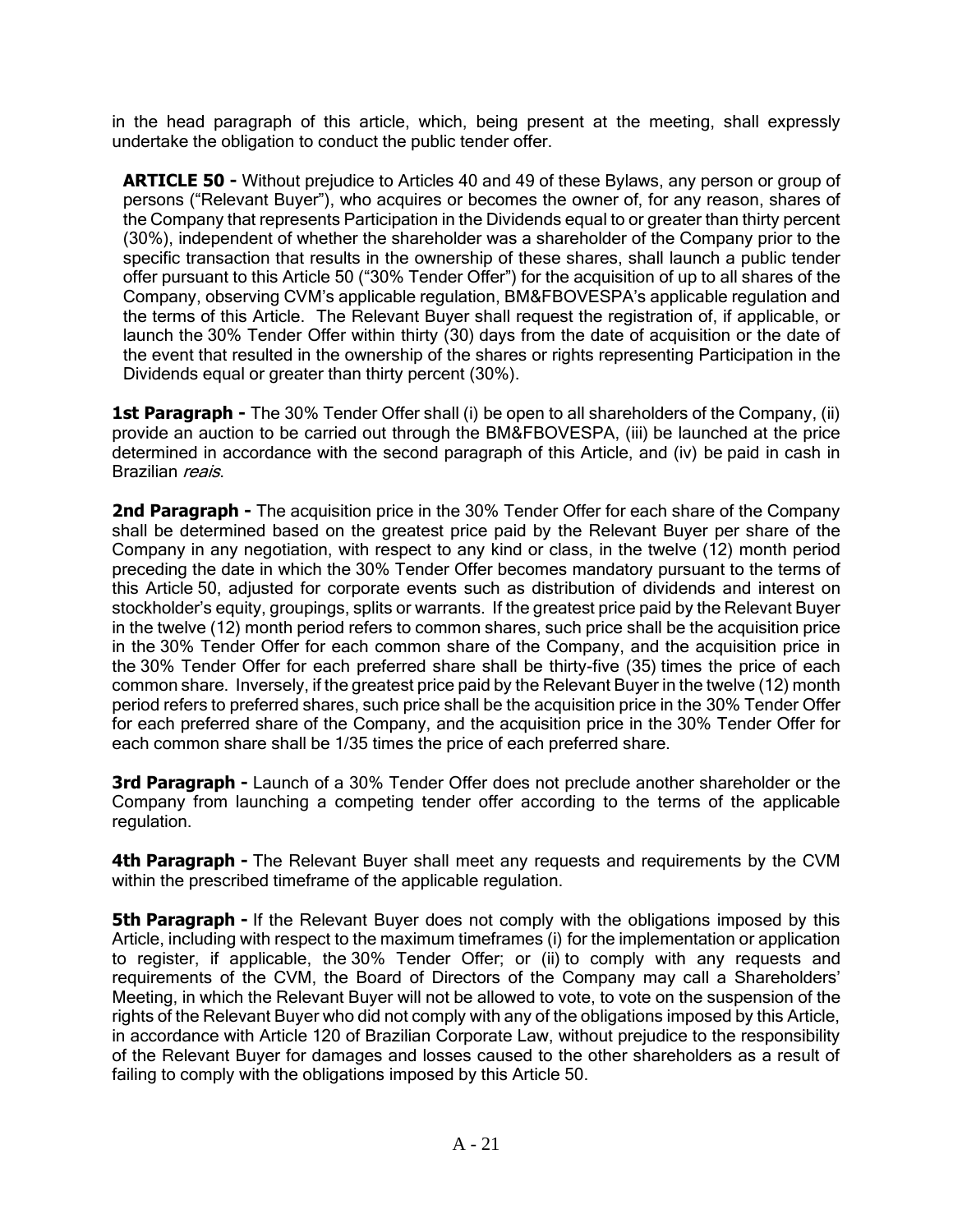**6th Paragraph -** The calculation of the Participation in the Dividends that is equal to or greater than thirty percent (30%), pursuant to the terms in the caput of this Article 50, shall not include involuntary increases in the shareholders' participation that result from the cancellation of treasury shares or reduction of the capital stock of the Company due to the cancellation of shares.

**7th Paragraph -** The obligation to make a 30% Tender Offer shall not apply to the Controlling Shareholder, as determined on March, 23th 2015, as well as its quotaholders, indirect partners, heirs and successors, provided that such Controlling Shareholder or its quotaholders, indirect partners, heirs and successors maintain, without interruption, ownership of a number of shares of the Company that represent a Participation in the Dividends equal to or greater than seven and a half percent (7.5%) from March, 23th 2015 until the date in which they acquire, or become owners, for whatever reason, of shares of the Company that represent Participation in the Dividends equal to or greater than thirty percent (30%), pursuant to the terms in the caput of this Article.

**ARTICLE 51 -** The Company or the shareholders responsible for the public tender offer for the acquisition of shares described in this Chapter X, in the Regulation or in the CVM regulation may conduct such offer through an intermediary that is a shareholder or a third-party. The Company or the shareholder, as the case may be, shall have the obligation to effect a public offer for the acquisition of shares until such public tender offer is concluded in accordance with the applicable laws.

**ARTICLE 52 -** A single public tender offer may be effected to fulfill more than one of the requirements in this Chapter X, the Regulation or CVM's regulation, as long as it is possible to make the procedures required for each of the public tender offers compatible, the buyers in the offer are not harmed and CVM authorizes it, when required by applicable law.

# CHAPTER XI INTERPRETATION

**ARTICLE 53 -** For purposes of these Bylaws:

a) the Participation in the Dividends of any shareholder or represented by a certain number of shares shall be expressed as a percentage, without taking into consideration any profit or its distribution in a given fiscal year and shall be determined pursuant to the application of the following formula:

$$
PnD = \frac{100 \times [XON + 35 \times (XPN)]}{TON + 35 \times TPN}
$$

Whereas:

PnD = expression in percentage of the Participation in the Dividends of the given shareholder;

XON = number of common shares of the Company held by the shareholder or involved in the specific transaction in question on the calculation date.

XPN = number of preferred shares of the Company held by the shareholder or involved in the specific transaction in question on the calculation date.

TON = number of total common shares issued by the Company on the calculation date.